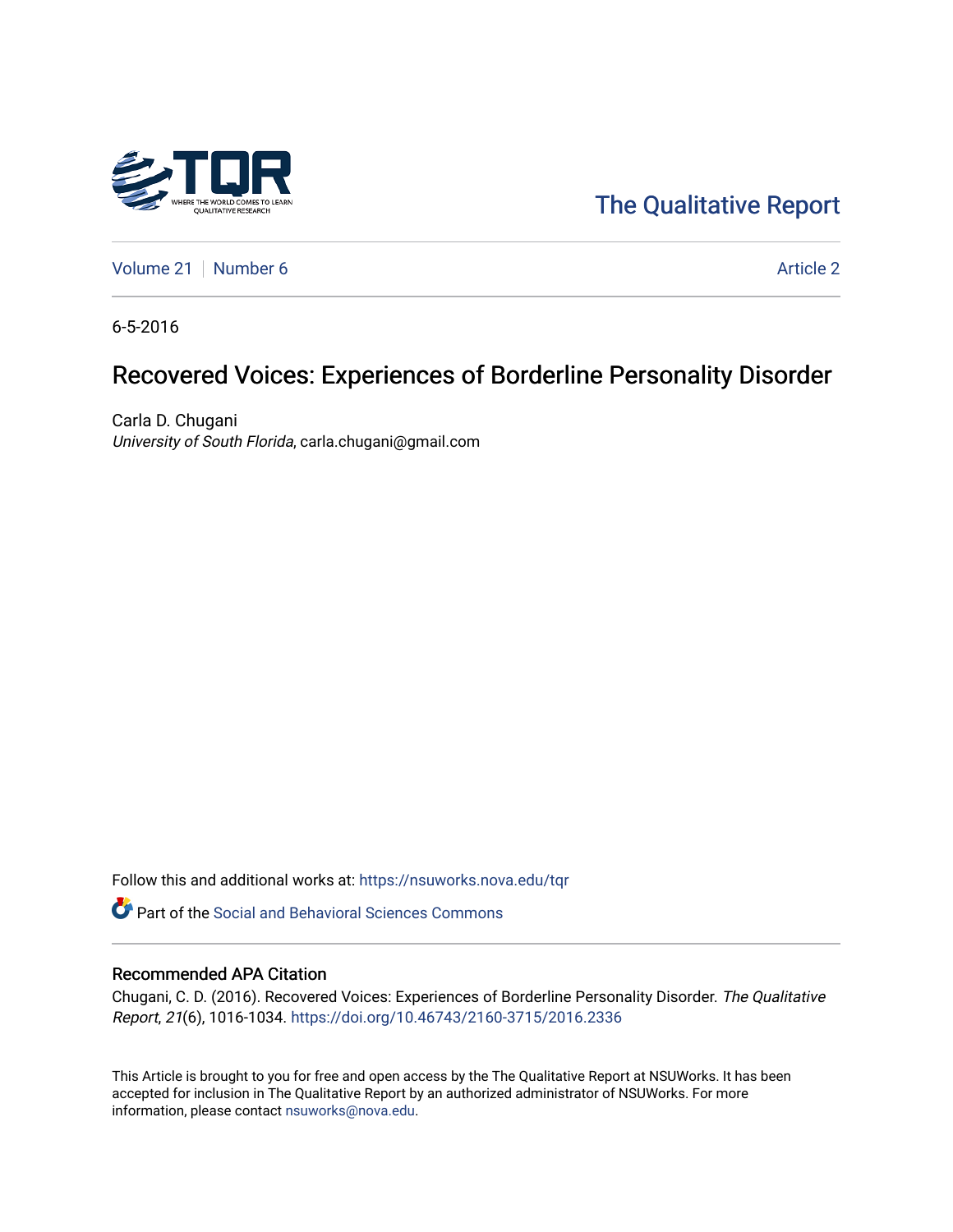

# Recovered Voices: Experiences of Borderline Personality Disorder

# **Abstract**

The purpose of this article is to use poetic analysis to present evocative accounts of the lived experiences of individuals who have recovered from Borderline Personality Disorder (BPD). Individuals with BPD suffer from a complex set of clinical issues that may be worsened by stigmatization encountered in their general lives as well as from health care providers. I argue that one method of enhancing clinical service provision to individuals with BPD is to view their behavior within the context that it originally developed. Viewing behavior in context may enhance healthcare providers' abilities to respond empathically and/or to assist clients in generating meaningful solutions to problems associated with BPD. The poems offered here represent six individual stories of the experience of BPD. These poems may serve as a reminder of the painful and often tragic circumstances in which "borderline" behaviors can develop. They may also be useful as tools to assist trainees in developing better understanding of how to work with individuals with BPD effectively and compassionately.

# Keywords

Lived Experience, Mental Health and Illness, Borderline Personality Disorder, Recovery

# Creative Commons License



This work is licensed under a [Creative Commons Attribution-Noncommercial-Share Alike 4.0 License](https://creativecommons.org/licenses/by-nc-sa/4.0/).

# Acknowledgements

I am indebted to Jennifer Wolgemuth for her mentorship in the development of this research project.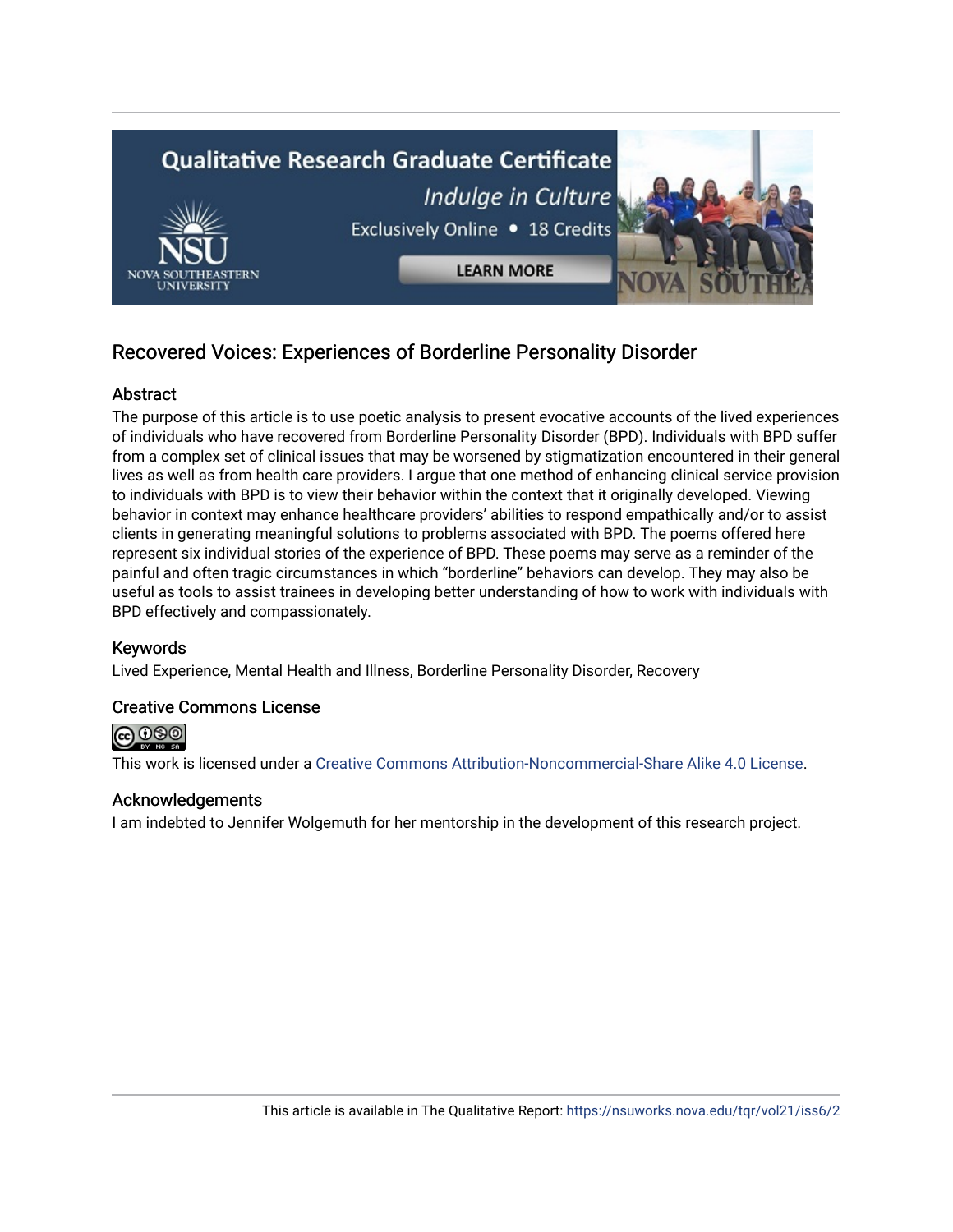

# **Recovered Voices: Experiences of Borderline Personality Disorder**

Carla D. Chugani

University of South Florida, Tampa, Florida, USA

*The purpose of this article is to use poetic analysis to present evocative accounts of the lived experiences of individuals who have recovered from Borderline Personality Disorder (BPD). Individuals with BPD suffer from a complex set of clinical issues that may be worsened by stigmatization encountered in their general lives as well as from health care providers. I argue that one method of enhancing clinical service provision to individuals with BPD is to view their behavior within the context that it originally developed. Viewing behavior in context may enhance healthcare providers' abilities to respond empathically and/or to assist clients in generating meaningful solutions to problems associated with BPD. The poems offered here represent six individual stories of the experience of BPD. These poems may serve as a reminder of the painful and often tragic circumstances in which "borderline" behaviors can develop. They may also be useful as tools to assist trainees in developing better understanding of how to work with individuals with BPD effectively and compassionately. Keywords: Lived Experience, Mental Health and Illness, Borderline Personality Disorder, Recovery*

Borderline Personality Disorder (BPD) is a severe mental illness characterized by extreme dysregulation of emotions, behavior, interpersonal functioning, self (identity), and cognition (Linehan, 1993). Individuals with BPD often engage in a variety of risky behaviors (e.g., non-suicidal self-injury, suicide attempts, substance abuse, risky sexual behaviors) that can be understood as both causes and perpetuators of the chaos typically associated with this disorder. An unfortunate consequence of these behaviors is that individuals with BPD are often labeled as manipulative, attention-seeking, or other similarly pejorative terms (see Nehls, 1998; Westwood & Baker, 2010, for reviews). Indeed, Rivera-Segarra and colleagues (2014) investigated stigmatization experiences of individuals living with BPD in Puerto Rico and found that the participants reported experiences related to social isolation, reduced support, discrimination, and a great deal of personal responsibility (e.g., the idea that these individuals just need to try harder to be well) in their everyday lives, by their families, and by their intimate partners. The authors found that the experiences reported were consistent with stigmatization typically associated with severe mental illnesses (e.g., being out of control) as well as that which is associated with less severe forms of mental illness (e.g., over-reacting). These authors uncovered a powerful, dialectical dilemma that individuals with BPD may experience: they are simultaneously viewed as if they are both out of control and as if they can control their behavior. I propose that the continued stigmatization of individuals with BPD may be perpetuated, in part, by faulty assumptions about "borderline" behavior associated with failure to view such behavior within its context. For example, self-injurious behaviors may be interpreted as "attention-seeking" rather than as a maladaptive means of regulating emotions and/or a behavior that has been reinforced over time by an extremely dysfunctional and invalidating environment (i.e., biosocial theory; Linehan, 1993).

Recent literature supports the notion that individuals with BPD are viewed in a particularly negative light, even within the healthcare community. For example, Markham and Trower (2003) found that nurses were significantly more likely to rate examples of challenging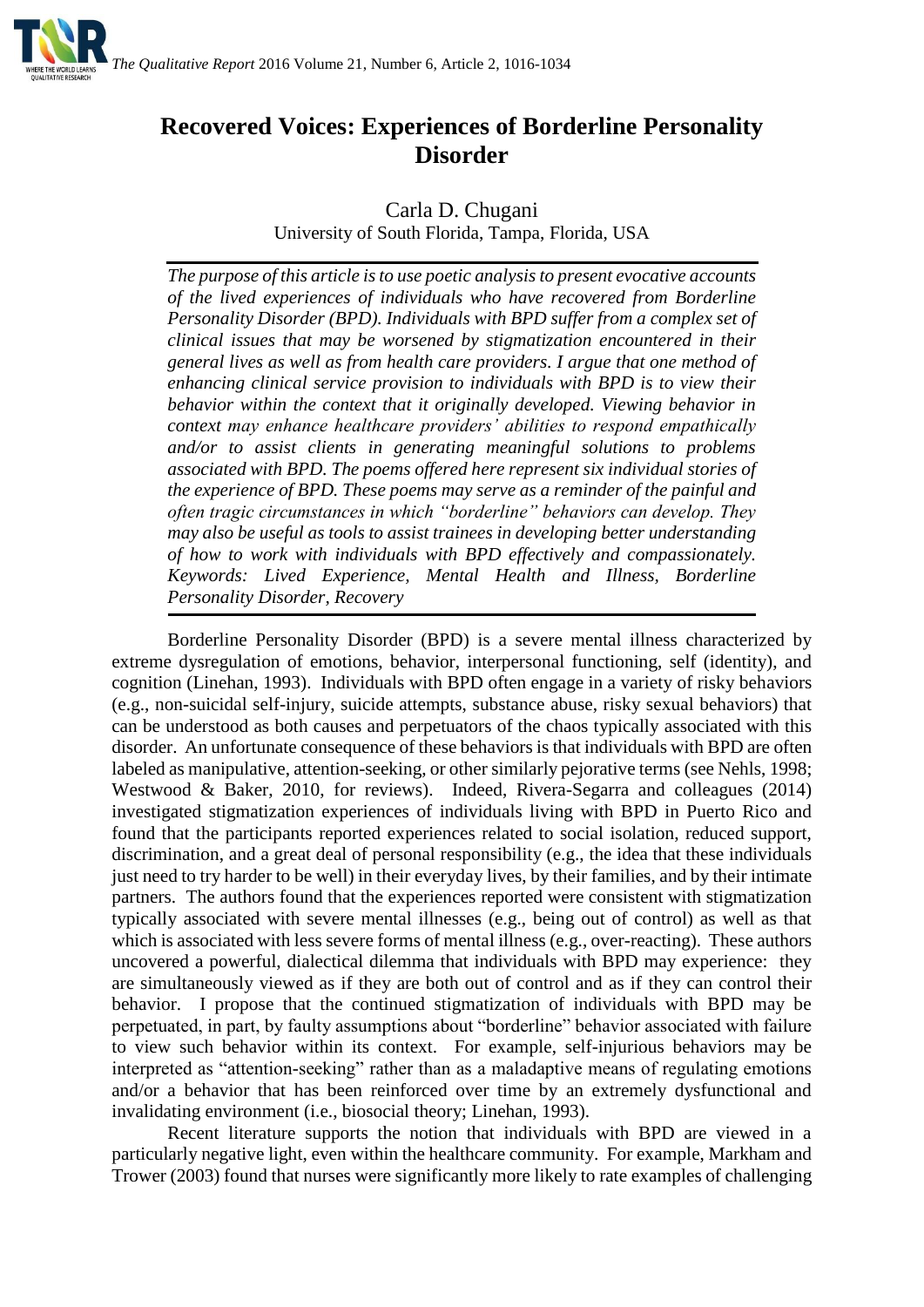patient behavior as within the control of the patient when the diagnostic label was BPD, as opposed to schizophrenia or depression. The authors investigated sympathy of nurses related to diagnostic label and found that, "staff were not only less sympathetic towards patients with a diagnosis of BPD, they were actually reporting being unsympathetic" (Markham & Trower, 2003, p. 251). The authors also found that nurses reported less optimism related to patient change and more negative personal experiences related to working with patients with the BPD diagnostic label. Similarly, Bourke, and Grenyer (2010) found that therapists exhibited significantly more negative emotional valence in their responses toward clients with BPD as compared with those diagnosed with Major Depressive Disorder. Finally, Bodner, Cohen-Fridel, and Iancu (2011) found that nurses, psychiatrists, and psychologists reported frustration, impatience, anger, and agitation related to treatment of individuals with BPD. They note that these findings were mainly explained by the challenges of managing suicidal behavior, which are perceived by professionals as "risky and dangerous" and potentially infuriating, resulting in "negative feelings towards these patients" (Bodner, Cohen-Fridel, & Iancu, 2011, p. 553).

Stigma related to BPD also has the potential to impact a therapist's ability to provide effective treatment. Aviram, Brodsky, and Stanley (2006) note that stigma associated with BPD may interfere with treatment by setting up a self-fulfilling prophecy through which the therapist develops "a priori negative expectations about the course of treatment" (p. 252). Millar, Gillanders, and Saleem (2012) interviewed 16 clinical psychologists about their experiences and perceptions of working with clients with BPD and found both positive and negative themes. Negative themes included negative perceptions of the client (e.g., BPD clients are seen as different, manipulative, and as having limited capacity to change) and negative feelings within the psychologist (e.g., feeling overwhelmed, frustrated, and having a sense of low self-efficacy). Positive themes included positive perceptions of the client (e.g., seeing the client as likeable), desirable feelings in the psychologist (e.g., empathy), and having awareness of negativity and exploring the reasons for it. This research reflects a challenging dialectic experienced by many therapists working with individuals with BPD: Therapists are empathic and like their clients; they also become frustrated, overwhelmed, and confused about how to manage the multitude of issues and crises with which these individuals can present.

Dialectical behavior therapy (DBT; Linehan, 1993) was originally developed for the treatment of chronically suicidal and self-injuring individuals and it is considered to be a best practice for treatment of BPD (National Registry of Evidence-based Programs and Practices, 2006). Linehan's (1993) seminal text outlining the theory and practice of DBT emphasizes the importance of understanding behavior within context via a variety of strategies (e.g., behavioral chain analysis) and also notes the potential for therapeutic errors to occur when problematic behaviors are not understood and/or therapist judgments and assumptions about behavior take priority over facts. The treatment includes many strategies for managing client and/or therapist behavior that can interfere with therapy. Team consultation, a core component of DBT, is one method of managing therapist reactions to client behavior. The DBT team serves many purposes, including helping therapists maintain adherence to treatment protocols and philosophies, as well as helping the therapist search for non-pejorative interpretations of client behavior (see Phenomenological Empathy Agreement, Linehan, 1993, p. 118). Linehan (1993) advocates for an understanding of BPD that is based on behavioral principles and the importance of "highlighting the basis of the disordered "borderline" behaviors in "normal" responses to dysfunctional biological, psychological, and environmental events" (p. 26).

Although DBT has a strong evidence base as an effective treatment for individuals with BPD as well as many other difficult to treat mental health issues which often present comorbidly with BPD (see Rizvi, Steffel, & Carson-Wong, 2013, for a review), it is unrealistic to propose that all professionals who may interact with individuals with BPD have training in DBT. However, I believe that it is important for healthcare providers who interact with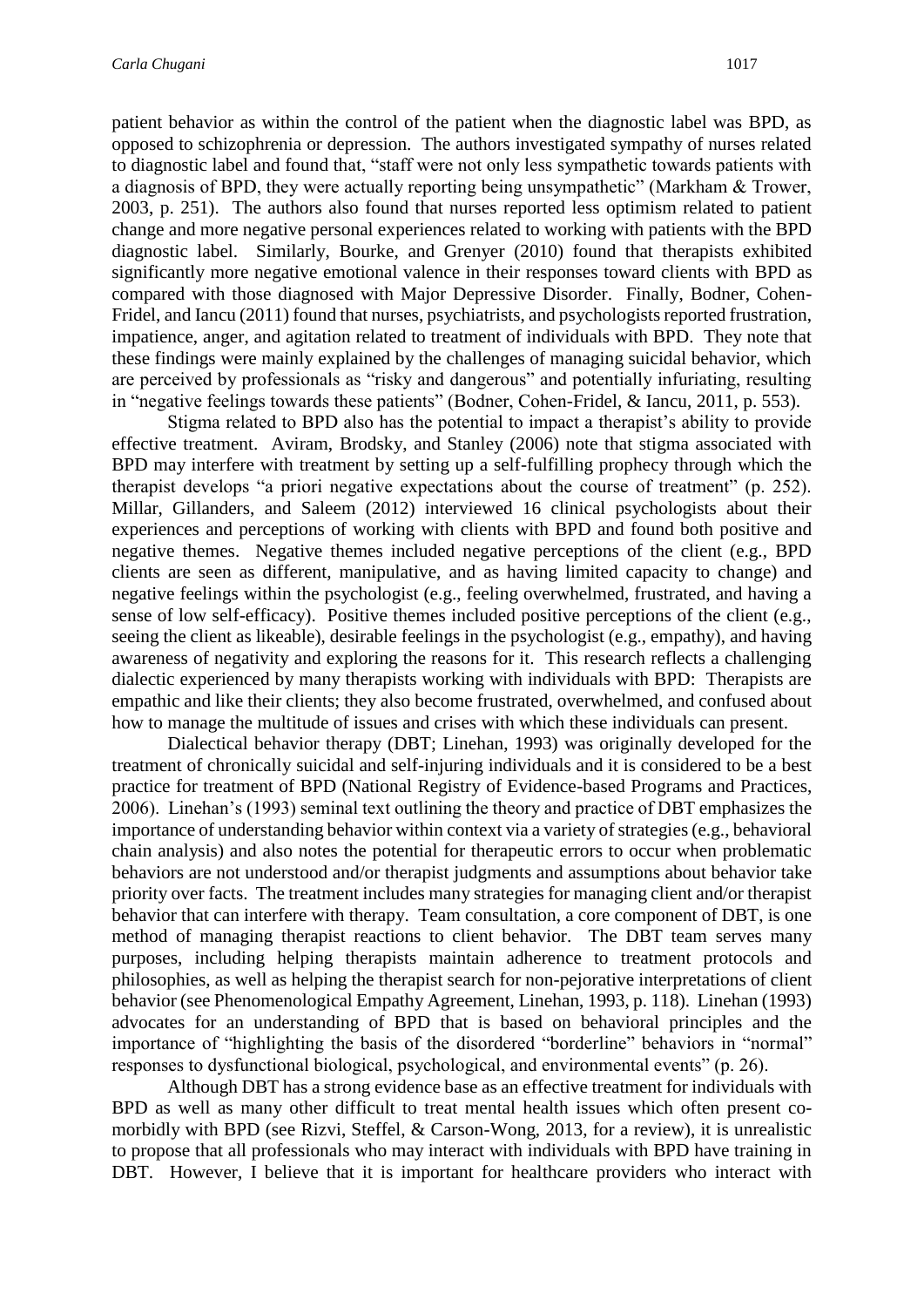individuals with BPD to have an understanding of "borderline" behavior that is grounded within context. That is, an understanding of the individual's behavior that is based upon the experiences throughout his or her life that allowed the behavior to develop and be reinforced over time. Such understanding may facilitate generation of interventions that are more likely to be effective as well as validating of individual experiences. For example, suppose a client has recently ended a relationship and subsequently engages in a suicide attempt via overdose on an over-the counter medication. If her therapist assumes that the client is engaging in this behavior to seek attention, social support, or to get her partner back (as opposed to other functions for this behavior, such as escaping overwhelming negative emotions), the clinician is less likely to select an intervention that will effectively target the behavior and may actually end up inadvertently reinforcing the behavior. It may also be quite invalidating for the client to be labeled as "attention seeking" when she may be quite ashamed of the behavior, which serves a completely different function. Understanding the function of behavior is critically important in reducing dysfunctional behaviors associated with BPD and this can only be accomplished when behavior is viewed in context.

Borba and colleagues (2011) concur with the notion that understanding client experiences in context is important. These authors studied the experiences of women with severe mental illnesses and found that their participants' reports included several interconnected themes, suggesting "a complex cycle of social disadvantage throughout their lifespan" (p. 288). Borba and colleagues (2011) found themes related to social isolation, fear of hospitalization, moving to different neighborhoods (i.e., having to move frequently to avoid being "found out," p. 289), loss (e.g., of jobs, custody, relationships), and lack of control over life decisions. With regard to lack of control, the authors note that many of the participants linked their current circumstances to past abuse. For example, some participants became involved in drug or alcohol abuse as a way of trying to avoid abuse by a partner; another fled childhood molestation at home only to find that the man she moved in with also abused her. These findings illustrate the ways in which a variety of tragic circumstances that are beyond the individual's control can lead to ongoing issues (including mental health, substance use, low social support, or unstable finances) that may restrict the individual's ability to appear "in control" in the present. Borba and colleagues (2011) conclude that, "mental health care providers may unintentionally contribute to their diminished quality of life by not contextualizing their treatment (p. 290).

As is demonstrated by the studies cited above, viewing client behavior out of context can be damaging for a variety of reasons. Harboring negative attitudes about a client based on his or her diagnosis is likely to affect a clinician's ability to connect and respond empathically with clients. Linehan (1993) issues this impassioned argument:

It is by making these individuals different in principle from ourselves that we can demean them. And perhaps, at times, we demean them to make them different. Once we see, however, that the principles of behavior influencing normal behavior (including our own) are the same principles influencing borderline behavior, we will more easily empathize and respond compassionately to the difficulties they present us with (p. 26).

The purpose of this research is to present poetic accounts of experiences of BPD as authentically as possible, without separating out pieces (e.g. themes) of narratives that may decontextualize them. Attending to the lived experiences of individuals with BPD may facilitate deeper understanding and compassion for those suffering with this disorder as well as reduced stigmatization. Additionally, while there is a small body of research attending to the experiences of individuals who are currently receiving treatment for BPD and authors have published powerful autobiographical accounts of their experiences and recoveries from BPD (e.g., Reiland, 2004; Van Gelder, 2010), there are no known studies that focus specifically on individuals who have recovered from BPD through treatment with DBT. Lack of research with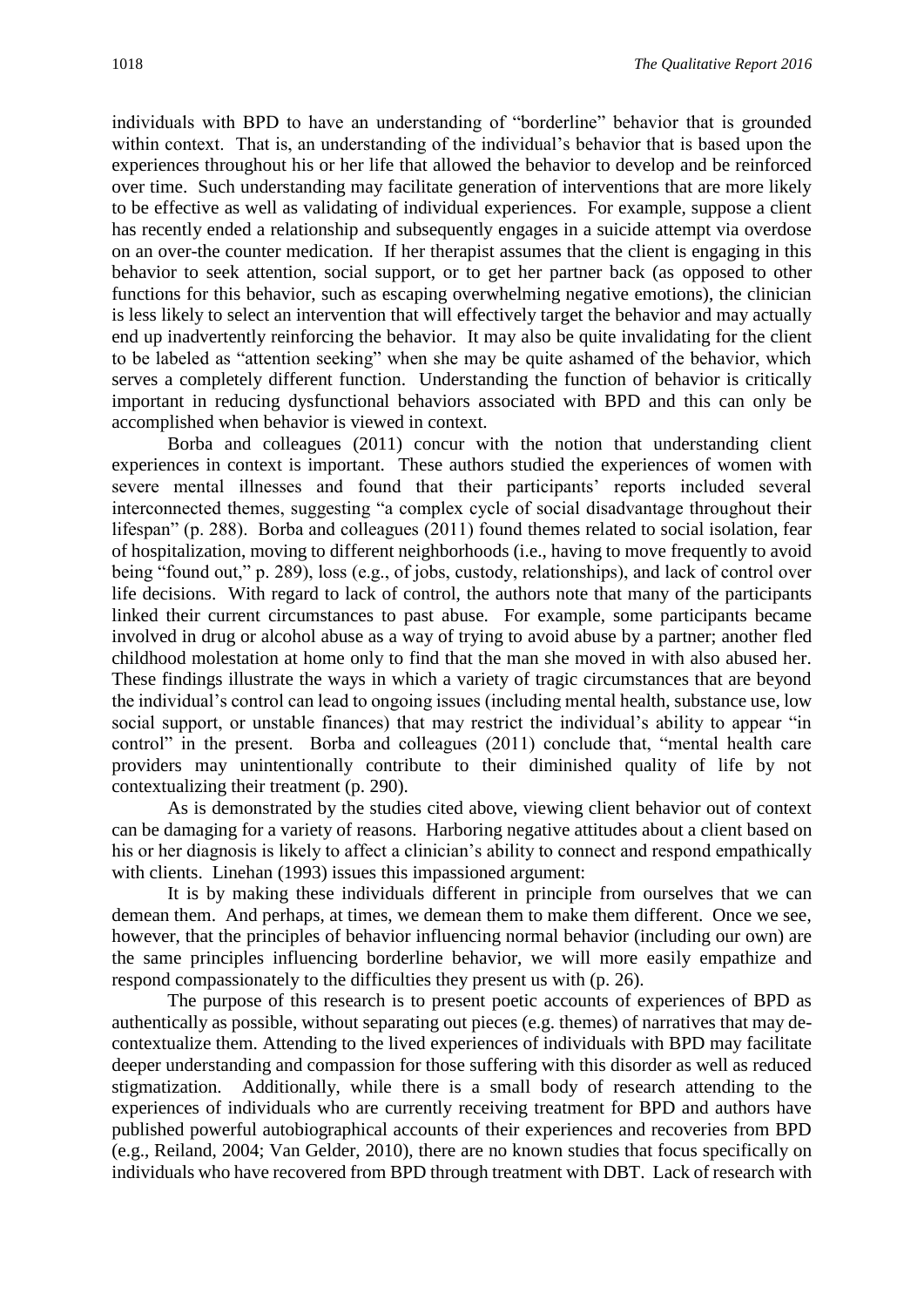regard to recovery from BPD is unfortunate as it is possible that this furthers the common stereotype that BPD is a chronic and incurable condition.

It is possible that recovered individuals often do not come forward to share their stories because they are now living happy, productive lives and do not wish to expose themselves by publicizing their previous struggles because doing so could open them up to judgment or continued stigmatization. Coming forward as having been previously mentally ill may have real-world consequences such as increased scrutiny of one's emotional state or decisionmaking as well as potential loss of employment. This study offers an opportunity for individuals who have recovered from BPD to share their experiences with the research community, without fear of continued stigmatization that might jeopardize their current success. This study gives individuals who have recovered from BPD the opportunity to share their lived experiences so that their voices can contribute to a richer and more authentic understanding of BPD.

#### **Method**

#### **Reflexivity**

I hold a doctorate in Counselor Education and am a licensed mental health counselor specializing in DBT for treatment of individuals with BPD and other difficult-to-treat mental illnesses. I have wondered about a research project including the stories of individuals who have recovered from BPD since I first began to learn about DBT. I believe that individuals with BPD can and do recover; understanding this process was the primary impetus for this research. In addition, I believe that DBT is the best treatment for BPD available at present. As such, the primary theoretical lens through which I approached this research was DBT (Linehan, 1993), which includes elements of cognitive, behavioral, and biosocial theory as well as dialectical philosophy and Zen practice. I present this information to the reader because I believe that it is important to acknowledge my own assumptions and influence on this research and data presented.

As I engaged with the participants and their experiences, I found it increasingly important to work toward setting aside my own objectives through reflexive journaling. I became aware that some of these objectives were to develop poems that present "triumphant" stories of recovery and to highlight the influence of DBT in these stories. In order to subvert these objectives, I decided that once I had completed each poem, I would send it back to the participant with an invitation to edit and to give final approval for the poem to be published as an accurate account of the experience. One technique that was particularly helpful during the interviewing process can be described as "mindfulness of assumptions." I challenged myself to be mindful of times when, as a participant was describing an experience, I made an internal assumption about that experience. When I found myself assuming, I asked a follow-up question and allowed the participant to correct me. For example, one participant noted that her first hospitalization was a particularly significant part of her story. My internal assumption was that this was significant because the first psychiatric hospitalization can cement one's "patient identity" (viewing oneself as a sick or disordered person) and I followed-up by asking what was significant about this event. The participant shared that it was significant for her because it was where she met her first therapist and that it, "got me on the track of healing myself." Although objectivity was not a goal of this research, I have endeavored to be mindful of my own subjectivity and to subvert it where important and possible throughout the research process in order to allow the participants' voices to come through as authentically and unmediated as possible.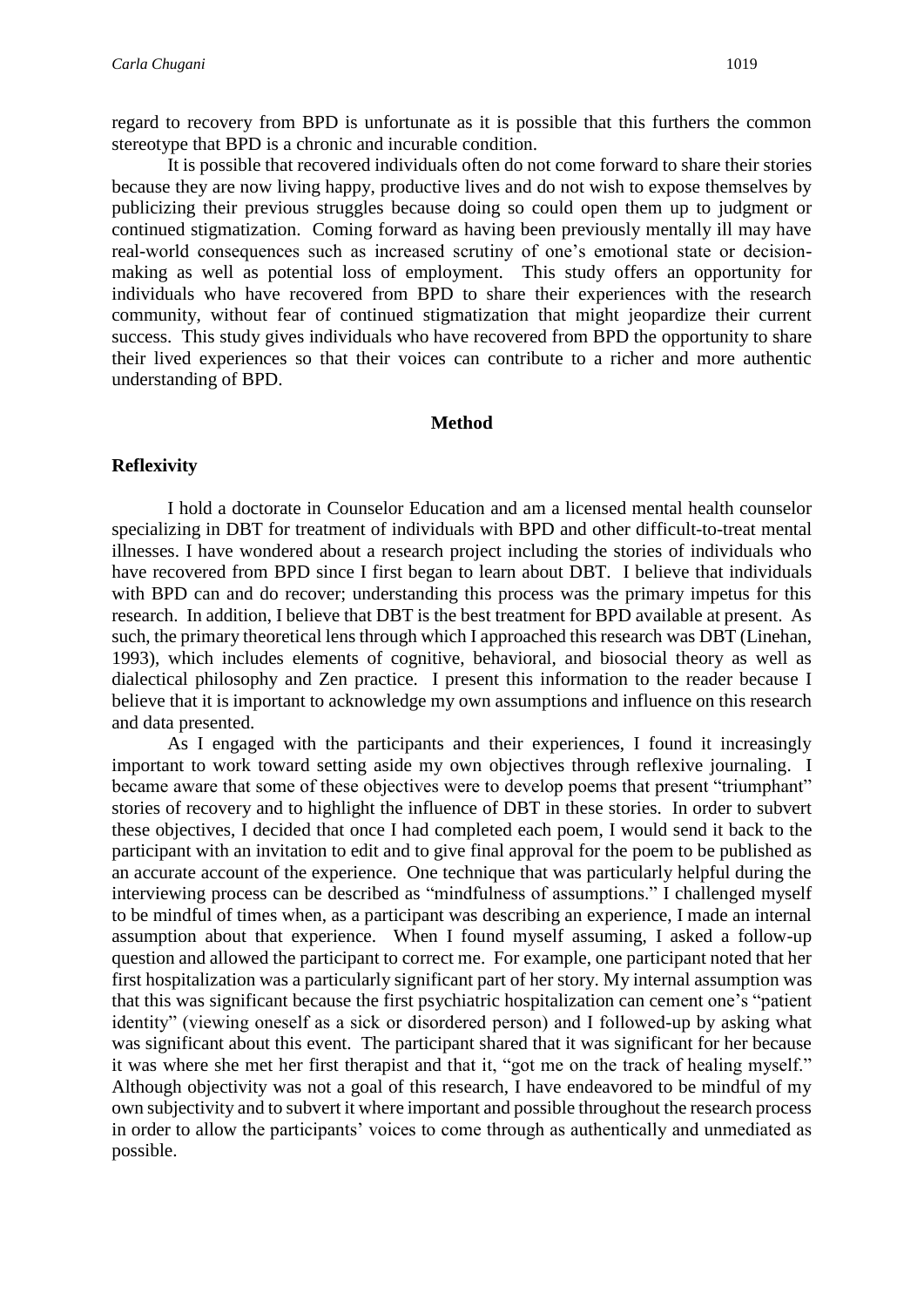#### **Recruitment and Inclusion Criteria**

I distributed recruitment messages on two professional listservs for clinicians and researchers interested in DBT. Generally, participants were referred to the study by their former DBT therapists. The inclusion criteria for this study included being at least 18 years old, being willing and able to participate in up to four interviews on the topic of personal experiences with BPD and DBT, and consent to have the principal investigator to contact the current or former therapist to verify that he/she has been diagnosed with BPD, treated by an intensively trained DBT therapist, and is in at least stage three of DBT. This article presents data that is part of a larger project on recovery from BPD through DBT and thus, inclusion criteria related to the type of treatment received and training level of the therapists involved was important. In addition, all participants identified personal and professional sources of support to which they could turn in the event that they found the interviews to be emotionally distressing.

# **Participants**

A total of nine participants were originally recruited for this study. One participant was excluded because the treating therapist could not be reached to verify that she met the inclusion criteria, a second was excluded due to not meeting all of the inclusion criteria, and a third withdrew from the study prior to participating in the interviews. The final group of participants were six individuals (5 females, 1 male) ranging in age from 30 to 44 years old. Two participants were married, one was in a domestic partnership, one was in a relationship, one was divorced, and one was single. Four participants were employed, two were students, and one was a stay-at-home parent. All participants had been previously diagnosed with BPD. To the extent that it is known, participants also met criteria for the following diagnoses at the time they received DBT treatment (by report of the treatment provider): Mood Disorder (Not Otherwise Specified), Major Depressive Disorder, Post-Traumatic Stress Disorder, previous history of Cannabis Abuse, Panic Disorder with Agoraphobia, Dissociative Identity Disorder, Obsessive Compulsive Personality Disorder, Bipolar Disorder (Type I), Conversion Disorder, and Bulimia Nervosa.

All participants received comprehensive DBT as part of their treatment. Comprehensive DBT is defined as including the four primary components of DBT treatment: (a) individual DBT therapy, (b) group DBT skills training, (c) as needed telephone coaching, and (d) team consultation for the therapists (Linehan, 1993). Participants were also included if they attended a program that offered an adapted version of the original DBT protocol, as long as the program's elements met the functions of the primary components of DBT (e.g., some participants attended a DBT intensive outpatient program). DBT includes four main stages and the primary goals of these are as follows: (1) gaining behavioral control; (2) experiencing a range of emotions without suffering needlessly; (3) managing normal life problems; and (4) building capacity for freedom and joy (NREPP, 2012). I defined "recovery" as being in at least stage three of DBT, as stage four is not always completed in the context of therapy and often includes elements outside of treatment (e.g., developing an increased connection to oneself, others, or one's sense of spirituality).

# **Data Collection**

Participants engaged in three semi-structured interviews, with one interview focused on each of the following topics: experience of BPD, definitions of recovery from BPD, and experiences of the stages of DBT. I provided all participants with interview guides prior to each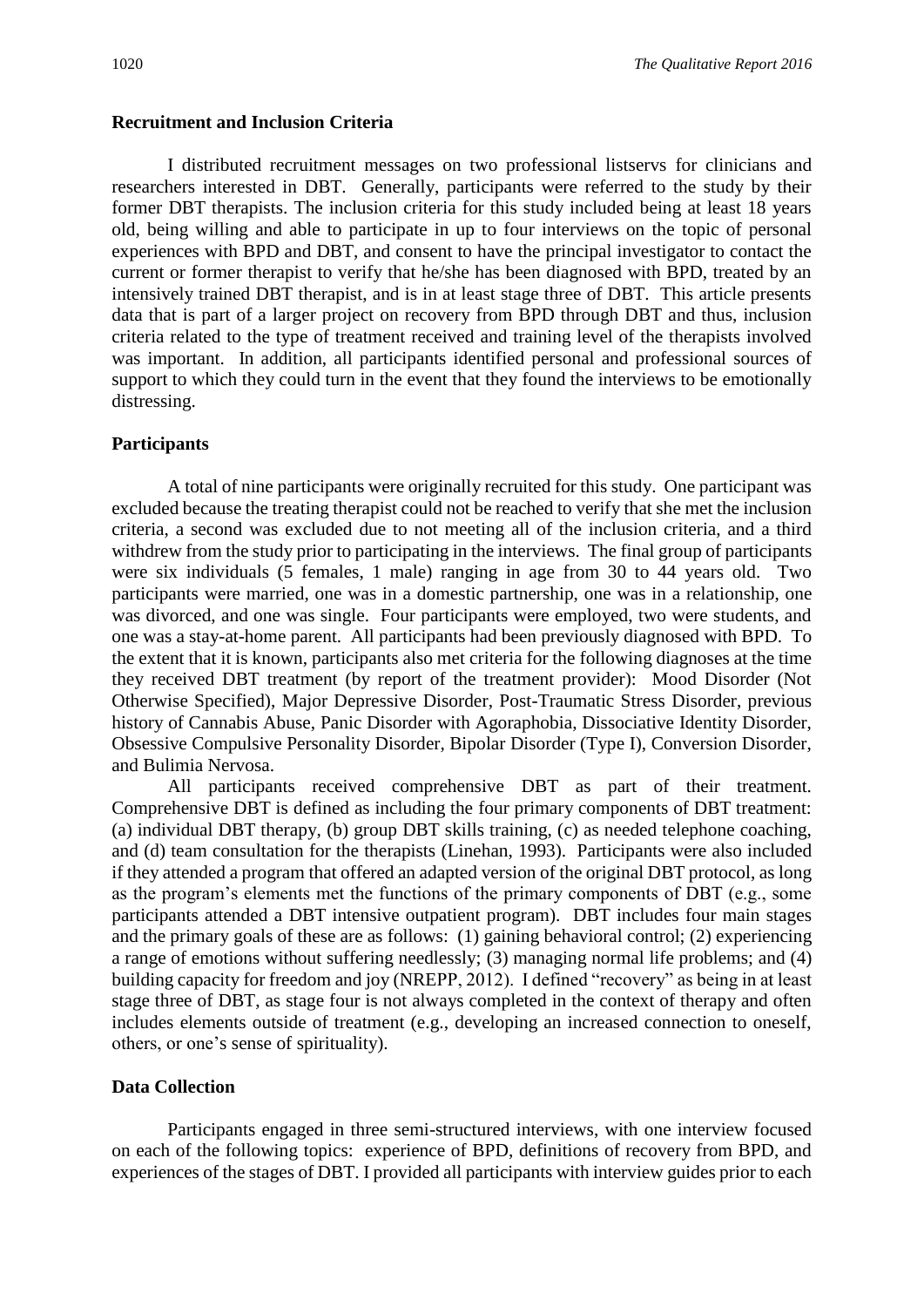interview to ensure that they had time to consider the questions. Generally, the first interview lasted about 90 minutes, with the following two interviews lasting up to 60 minutes. Given the

purpose of this study, data from the first interview was analyzed and used to develop the poems. The majority of the interviews were conducted via Skype due to the geographical locations of the participants. I recorded all of the interviews and submitted audio files for transcription. The institutional review board for the University of South Florida approved the procedures for this study; all participants gave informed consent to participate. In addition, all participants provided confirmation that the poem developed from their interview accurately represented their experiences and gave their consent for it to be published.

# **Data Analysis**

I used poetic analysis because the purpose of this data analysis is to offer evocative accounts that communicate lived experiences of BPD. This is consistent with Grbich's (2013) definition of poetic analysis, in which she asserts that researchers must engage creatively with their data in order to "bring the reader as close as possible to the original researcher/participant experiences" (p. 130). In addition to communicating experiences, an advantage of poetic analysis that is it can "present subtle ideas that might be paradoxical or dialectic" (Furman, 2006, p. 561). As the participants in this study were all treated with DBT, which involves learning to think dialectically (e.g., learning that conflicting viewpoints can co-exist as truths, for example, one can feel both love and anger for the same person), it was particularly important that any means used to report the results of the research allowed space for dialectics to exist. Lastly, Pelias (2011) notes that evocative methods of presenting qualitative research are used to "enrich or disrupt normative understanding" (p. 662), which I hope to achieve through this work.

The data analysis process I used closely (but not exactly) mirrored Glesne's (1997) description of poetic transcription or poetic narrative. During the early stages of data analysis, I began by coding each transcript for themes. I reflected on the transcripts as whole narratives, trying to understand the "essence" of what each participant was communicating, and created found poetry using only the words of the participant (although these words/excerpts could be re-ordered as needed; Glesne, 1997, p. 206). I departed from Glesne's (1997) approach in two main areas: I did not require myself to create poetry that mimicked the prosody of the participant and, I used some provisional codes (as defined by Miles, Huberman, & Saldaña, 2014) to guide my coding process.

I elected to use provisional codes because the transcripts were lengthy and I believed that it would be helpful to code them to highlight various sections (e.g., origins, experience of BPD, recovery, etc.) that could later be revisited for poetic transcription. Additionally, as part of the interview, I asked participants to identify what they believed to be the most significant parts of their stories. The aforementioned coding method was quite helpful in allowing me to return to the sections identified by the participants as the significant pieces to emphasize. As the data analysis proceeded and through discussions with my qualitative methods mentor, I came to realize that I viewed the creation of these poems more as (musical) composition or arranging than writing. This is not surprising, as I was previously trained as a classical musician. Upon this realization, I began to rely much more on listening to the data and I used the transcripts much less. I focused on participant-identified sections of significance, listening and re-listening (and/or watching video) to the sections several times over in order to tease out the pieces that were most emphasized by their manner of speech (e.g., volume, tone, word repetition) and physical gestures (e.g., facial expression, hand movements). I found this process to be more satisfying in terms of my desire to present authentic accounts based upon participant experiences and their views regarding the most significant parts of their stories. The iterative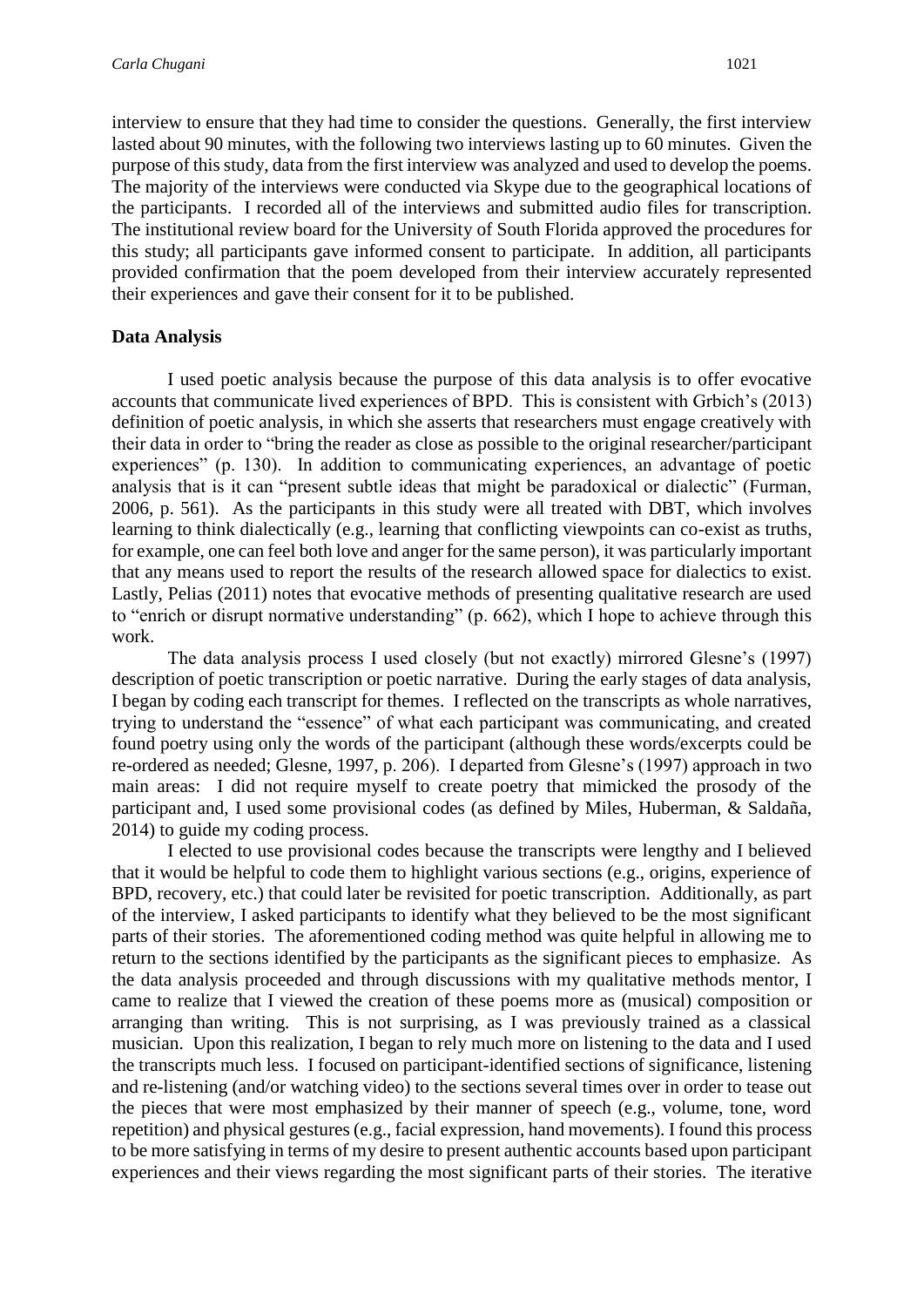process of data analysis described above resulted in the development of the following method for poetic transcription of participant experiences:

- 1. Listen to the recording of the interview without viewing the transcript.
- 2. Listen to the recording of the interview while coding the transcript.
- 3. List events or experiences identified as significant by the participants and begin to pull pieces representing these from the transcripts.
- 4. View and re-view to each specific section of the interview while arranging the participant's words into poetic form (this step was repeated many times).
- 5. View the poem as a whole without listening to the recording or viewing the transcript; continue to arrange the words as needed to refine the poem into an evocative account of the participant's experiences, as I understood it.
- 6. Obtain consent from the participant to send him/her a copy of the poem for review, any needed editing, and consent for publication.

#### **Results**

The results of this data analysis are poems representing each participant's individual experience of BPD. It is important to keep in mind when viewing the poems that they were developed from a single interview with the main focus of understanding what the experience of BPD is. Poem titles are participant responses to the question, "if your experiences with BPD were written in a book, what would the title of the book be?"

I. BPD Transformation: From Hopelessness to Purpose

When I was a baby and I would cry, she would just not know what to do.

I was always trying to find my way, Trying to find love, Trying to find stability. But there was a lot of crazy stuff going on, They did all the stuff that you shouldn't do. I was at home all the time by myself. Nobody was actually watching out for me.

You have to be the prettiest, The smartest (I always got brilliant marks), The most talented, hungry, driven. And I was a wave of emotion.

I'm ashamed to tell you this but, If I threatened suicide she would pay attention to me.

When I got my diagnosis, I felt completely exposed. They told my mom that BPD was untreatable, And I was not even allowed to be hospitalized there ever again. You can't get any validation when people think, "Well, there's no hope for you." I felt like I had a terminal illness. Terminal hopelessness.

There's no way I'm going to let this be my legacy.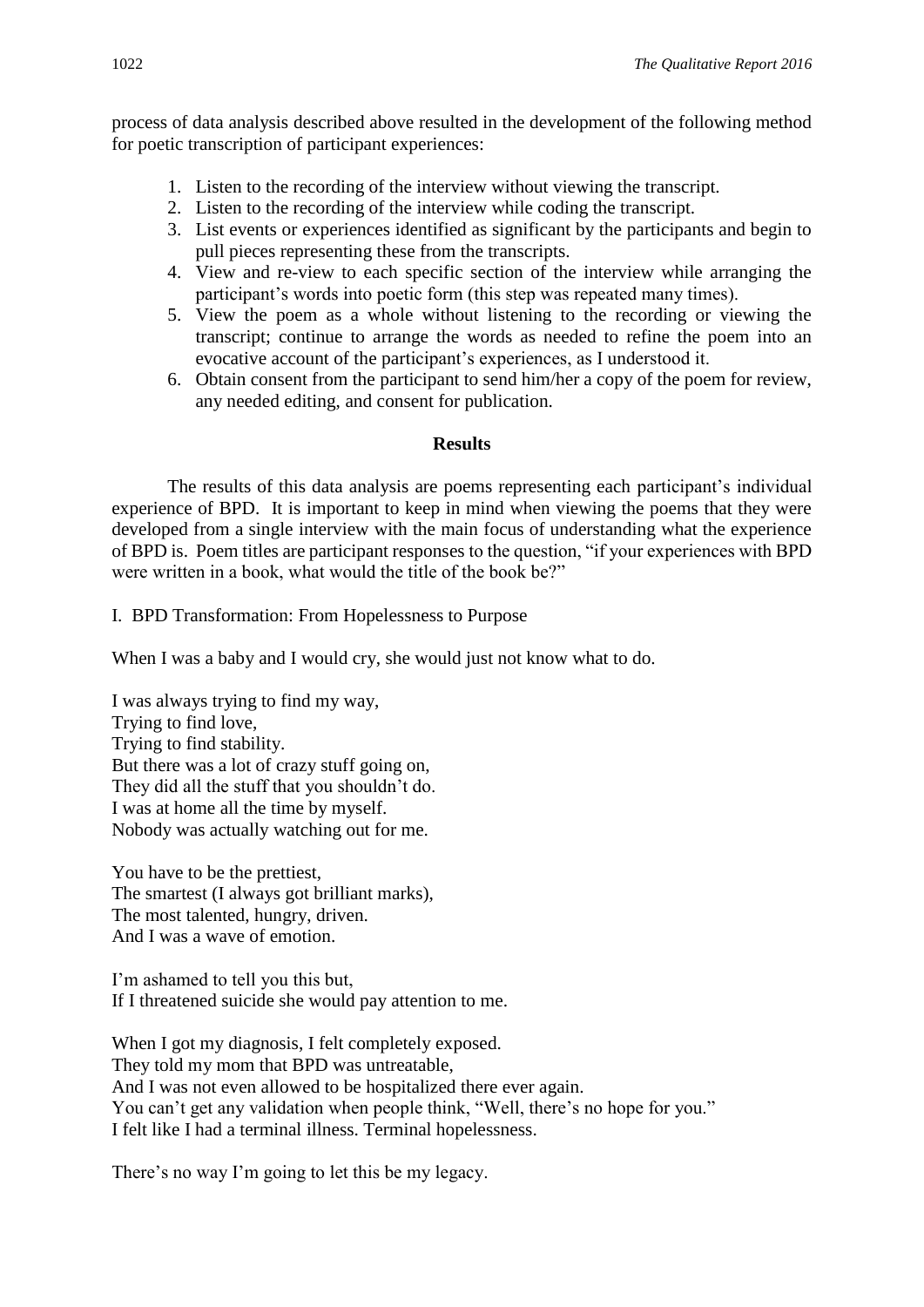They are completely wrong. Nobody will ever understand this but, It just feels really good to say that I got treatment and figured a way out.

I shouldn't have gotten pregnant, but I did. My mom told me to give her up for adoption, there was no way I could keep her. I'm a fighter, so I said no.

I got in the car, I moved, and, Told no one. I got a temp job, a train ticket, And, I kept my daughter.

Food stamps. Section 8 housing. Wanting help but nowhere to go. I broke down and accepted, but, It got worse before it got better.

Once you start to get help, people use your diagnosis against you. My husband had been out drinking for hours, And I'm driving, frantically looking (I had my daughter in the car). I called my therapist and I was venting. I said, "I'm going to jump off the bridge."

The state is taking custody of my daughter.

She said, "I will only work as hard as you work," And I took that as a challenge. She validated her promise every time we met. I saw how hard she worked for me, So I wanted to give it to her in return.

DCF told me, "You will never get custody of your daughter back." I went head in to the situation, with all my skills and would not give up on either of us. It was not easy, but, I now have full, legal custody of my daughter.

Now that I no longer meet criteria for any diagnosis and haven't taken anything but vitamins in three years, I'm determining what I want out of life, Where I am currently, And where I see myself going in the future. Sometimes I yell at God and sometimes, I'm like, "I see what you did there."

II. Growing and Changing in a Black and White World

My grandmother died in front of me,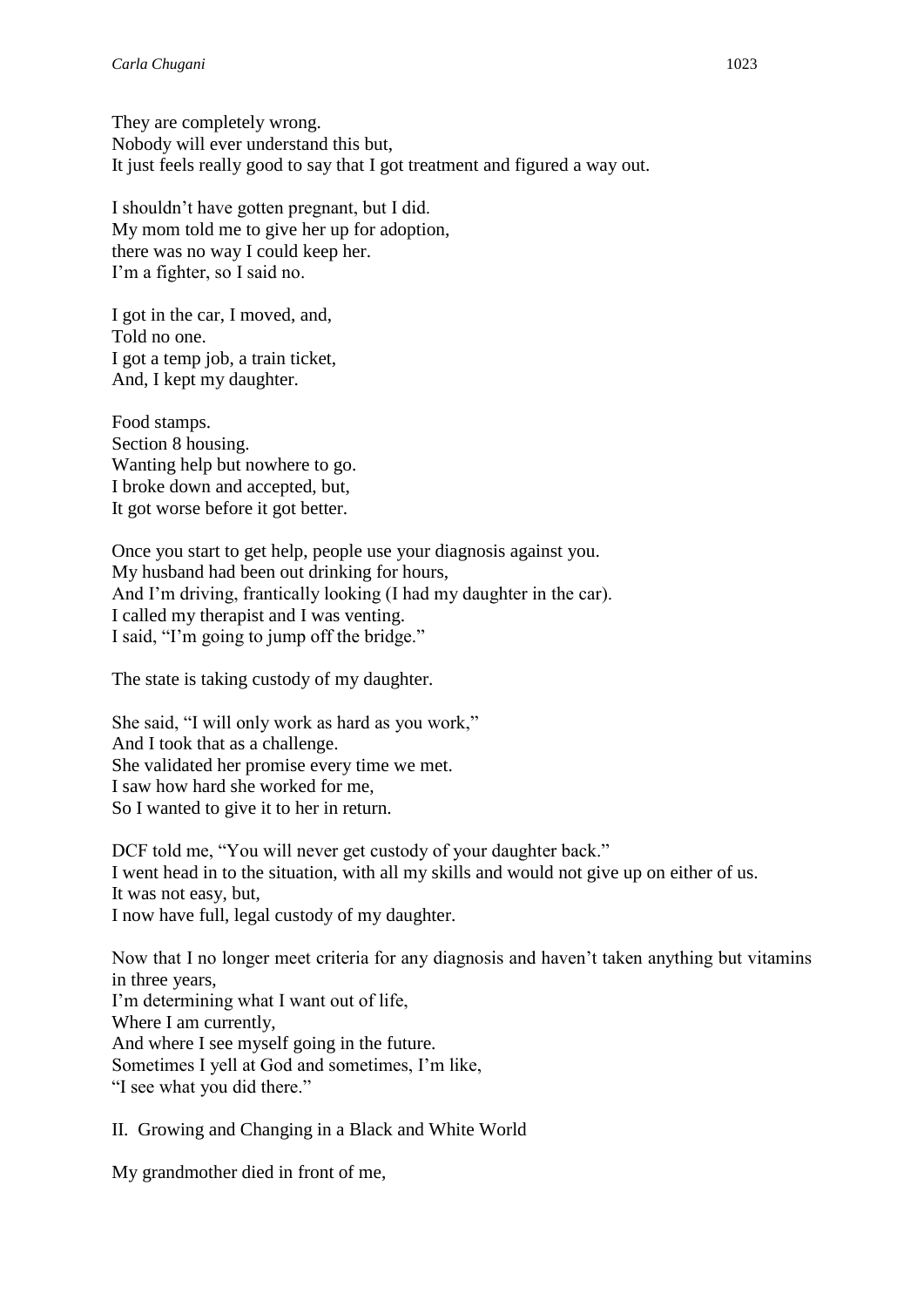I was 12 and, it messed me up. There was sexual abuse by my grandfather, Which went on for 10 years. Some of it was on a daily basis.

I was depressed, and, It just got worse and worse. I was scheduled to go to college; I was enrolled, And then I just wound up in the hospital. I was really suicidal.

I started cutting, I picked it up from another patient there, It became a daily thing. But, I met my first therapist, We started talking about some of the abuse.

In the 5<sup>th</sup> hospitalization I met my soon to be husband. He became abusive. He was controlling and a sex addict. I feel like I married my father.

I kicked him out. The thing that got me was, He was hitting my daughter. I couldn't stand for that. The children are the only good that came out of that relationship.

We lived at my job on the sly for several months. I would get them ready for daycare, Go all the way back by bus to work; work a full day. Go back to get them at daycare. We would wander the street, find something to eat, and, After the [job] closed we would go back. I would bathe them and then put them to bed on the floor.

And we would do that every day, Until we were found out.

We had no where to go and we were homeless, There were literally roaches crawling down the walls, I moved the bed into the middle of the room so that the roaches wouldn't crawl on us.

The other mothers told me right off the bat, that my children would eventually be taken from me. I didn't believe them, but it came to be true. I don't know their reasoning, They just felt like I wasn't in control.

It seemed like every time I would try to get my kids back,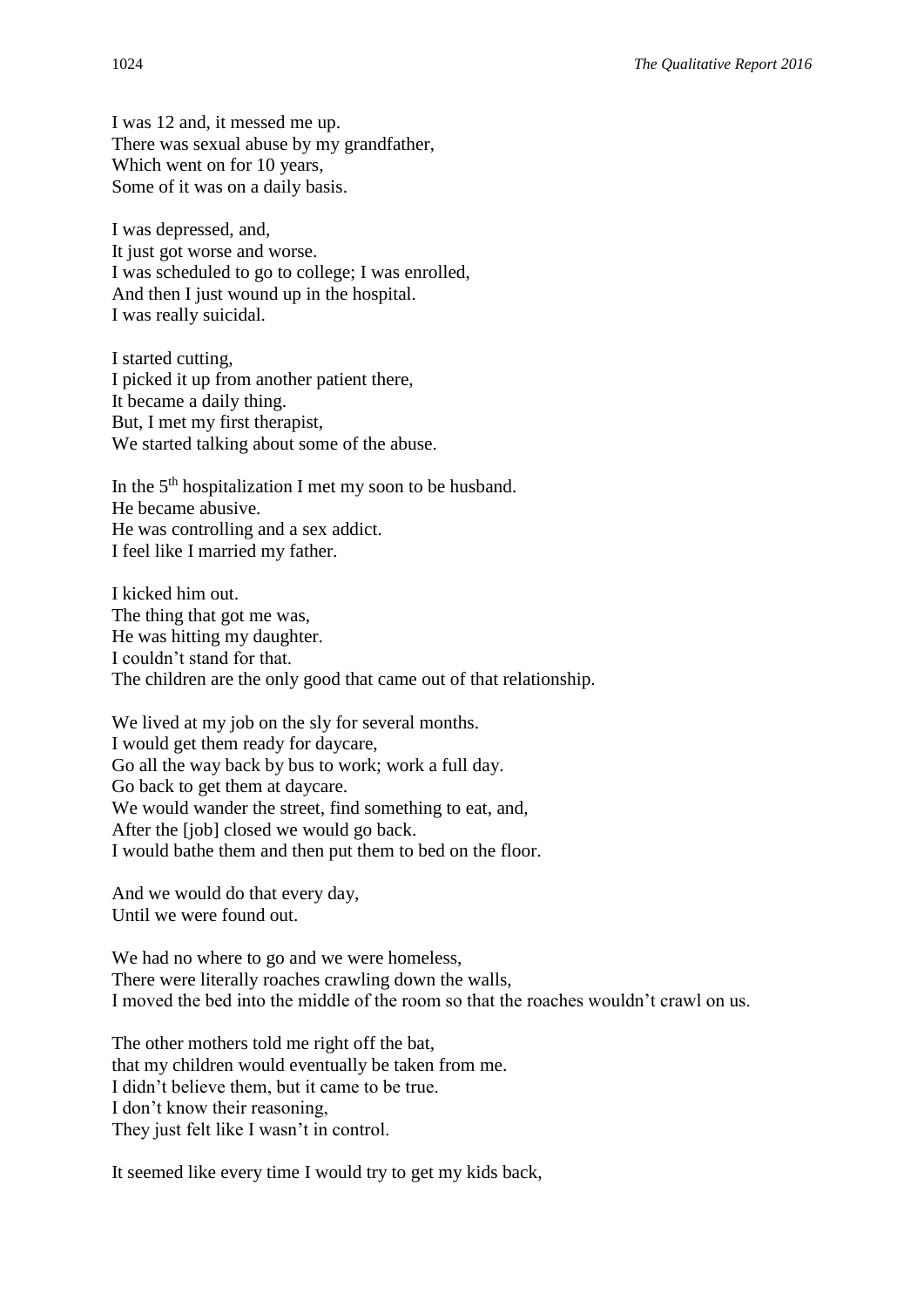Something would keep them from giving them back to me. So I was hospitalized over 50 times.

She wrote me a letter that said she wanted to be adopted by her foster parents. I didn't want to go against her wishes, but, I wanted to fight for her; I wanted her back. The CPS worker was like, "Well, you'll never get her back, so you shouldn't even try." One of the worst days of my life was giving up my rights to her.

I met my soul mate. I meant something to someone. I was really pushing and pulling, And it was so difficult we almost didn't make it.

Miraculously, I realized what I was doing, and, I realized I didn't want to lose him. I did some major changing, [he] did some changing, and, We've really got a strong relationship now.

I got a new CPS worker. As soon as I got a new worker, He was like, "why are you not reunified?" I got my son back.

It's so ingrained in me now, the DBT stuff. Even in the times when it felt like I wasn't, There was at least a little bit of growth.

# III. Misunderstood

I'm adopted. That primal wound of abandonment, I've carried with me the sense that there's something wrong with me.

They didn't want me to be seen as a black person, Even before I was old enough to *feel* the problems, I was clearly being invalidated. I'm looking at myself in the mirror and I'm seeing, And everybody's telling me, "Oh, but that's not really what you're seeing."

I just remember feeling like I hated myself, There wasn't anything I could do to fix, There was something really terrible about me. It was inherent.

There was this need for me to hurt myself. I would break my bones. Fingers were easier to break than wrists, I learned, So I would take a hammer to my fingers.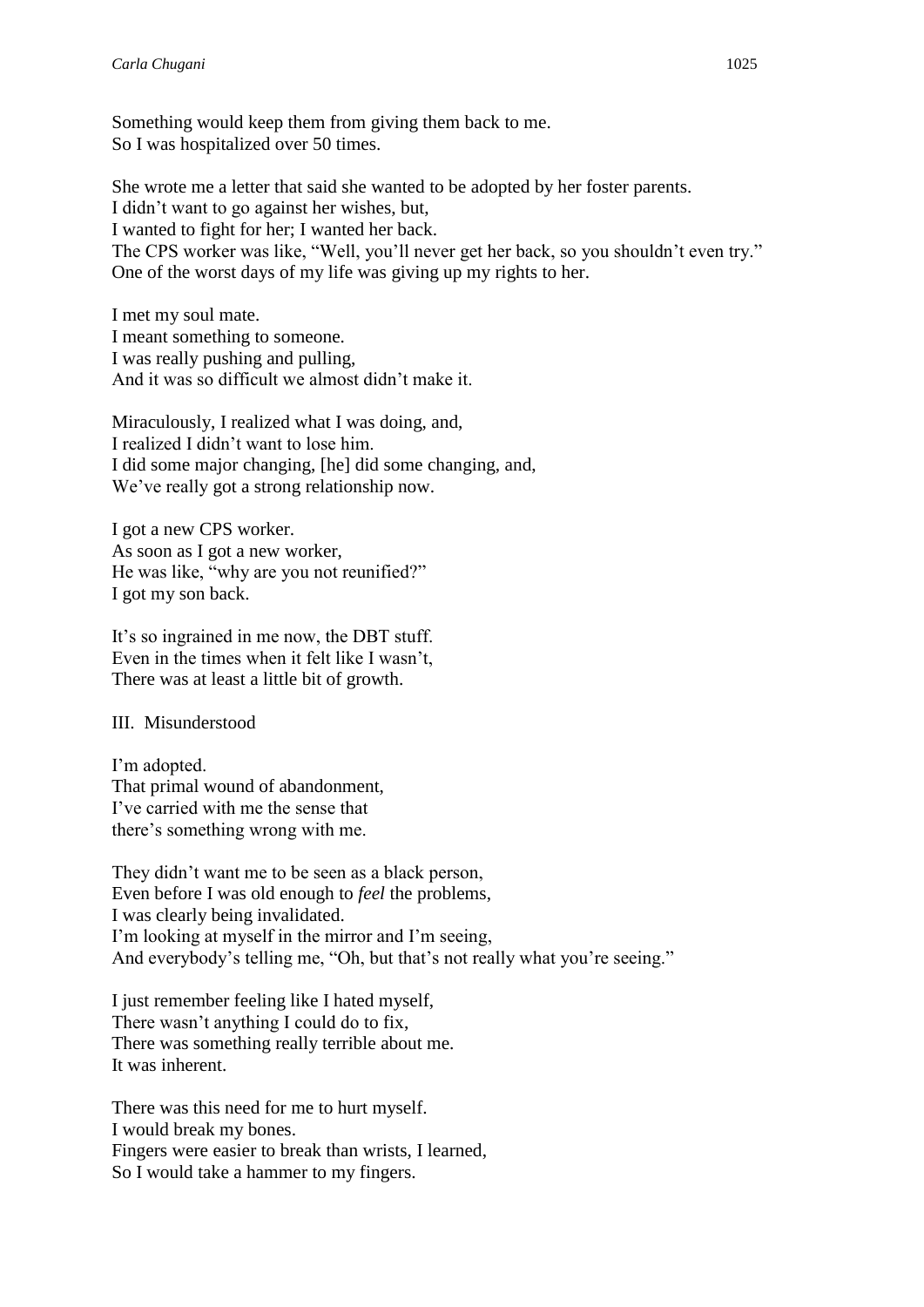I was eight years old.

The man who raped me was the only other black person I ever knew. I figured he picked me because I was black, But I probably looked like a good victim, Vulnerable and lost; an easy target.

I started living with my boyfriend. After my daughter was born, I felt like all my insides were on fire and bouncing around, Burning me. And then I would down a bunch of pills. I didn't value myself as a mother, So it never occurred to me that my life mattered to her.

I remember one night calling my dad and begging him. Do *anything*! Put me in a straightjacket and ship me overseas. Help me! I desperately need *something.* I went to an outpatient DBT program. I was trying to use my skills but the pieces weren't falling together.

"I'm not going to take my medicine anymore, Then maybe I'll be brave enough to jump off of a building." My mind was telling me that was the right thing to do, I didn't talk to my doctors – I just stopped. And coincidentally, it changed everything. I was actually doing better!

She explained to me that this behavior I have, Of taking a whole bunch of pills, Is just a behavior. All my skills – everything started falling into place. I still had lots of feelings to work through, But they were *my* feelings.

I ended up getting strong enough to divorce my husband. Regardless of how much I loved him, I knew I couldn't let her see me set this example. But shortly after that, he died.

I could survive something that terrible and still live through it. That's when I realized I was gonna be fine.

I understand how to live within these special feelings, There's something about this that makes me even more powerful.

IV. Out is Through

I was tortured when I was a small child.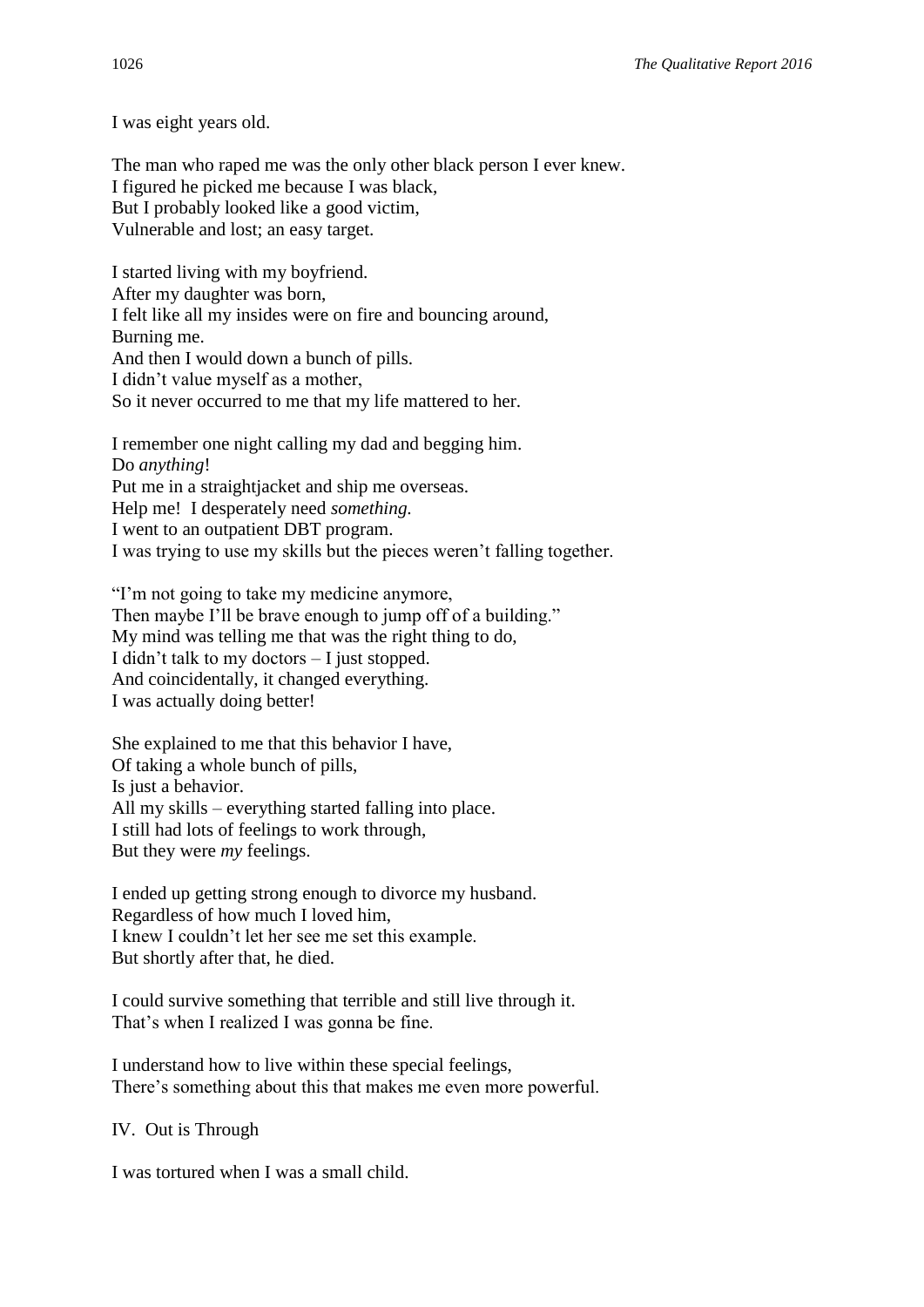Growing up I remember feeling different from everyone else, My emotions weren't allowed. I would whip my legs with tree branches, And pull my eyelashes out.

I did everything I could to be accepted, still I felt so empty, I was acting my way through life so no one would see me. I don't know what I was hiding, But something was very dark.

I had episodes, Running down the hall terrified, In the fetal position, screaming. I decided to go to therapy.

The first therapist I saw abused me. Unknown to me at the time, I switched into an alternate personality when he abused me. I still remember very little. See, I am DID.

I began having flashes and images of a little girl being tortured and abused. You can see the movie, but it's jumbled. Like taking a VHS tape, playing it, And then pushing fast forward.

I continued with my life, Not making the connection, That those images of that little girl were images of me.

I was very successful, Again, I had to be the best. It was becoming harder, and it was right there, Under the surface.

The realization that the movie that played in my head was me. I would suddenly act like a child or become another person. I had my psychotic break.

Usually after episodes I could put it away in my box. My box was too full. Couldn't shake it off. I went home and told my husband: I quit my job and I'm going into a mental hospital. He gave me a hug. I made it a point that I would do everything I could to get better for my [family].

I had to take an eight-hour psychological evaluation. Borderline Personality Disorder was added to my diagnosis. Treatment was one year long. This program saved my life.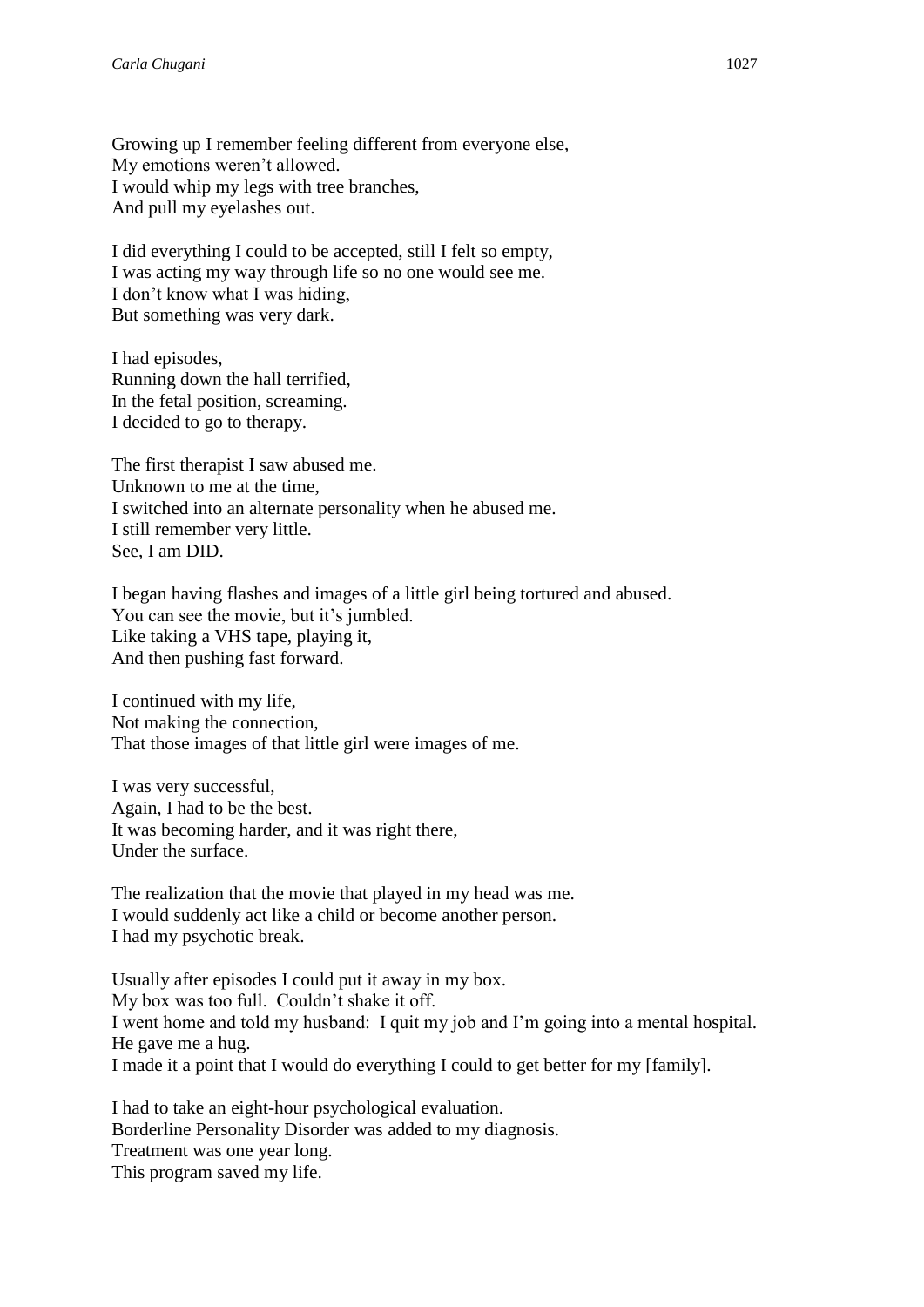I have nine alters that I know of and have met. I still get triggered, I still struggle. With hard work, determination, good medication, and, my [family] to fight for, I now live a normal life.

The most important part of my story is the ending.

I have accomplished a lot. I bring a face to mental illness, Put awareness out there, Fight the stigma, And most importantly, To be an inspiration to others.

V. Sex, Fashion, and Mental Illness

I came from a background of instability. Fighting, getting arrested for drugs and alcohol, food stamps. My mom tried to commit suicide several times. I didn't feel safe.

The first time I ever got aggressive with a girl was in high school. My sense of identity was so lost in her, I was so angry that she had abandoned me. Things were so uncomfortable at my house, My only salvation would be through this relationship.

The next relationship was five years, Of fighting and arguing. She left me, and I felt that same fear. Primal fear of the mother leaving a child.

That was the first time that I did any kind of suicide attempt. It was staged, a cry for help. But the pain-killers started to feel good. I almost killed myself on accident.

I can get my needs met by doing this thing! It was this euphoric moment that turned dark. This was the first time that I understood, Something had to change.

The court ordered me to anger management courses. It wasn't life changing, but, It felt a little bit more peaceful. It felt good to have some kind of way to express something.

He planted a lot of the seeds of DBT. He: "Everything is exactly the way it's supposed to be."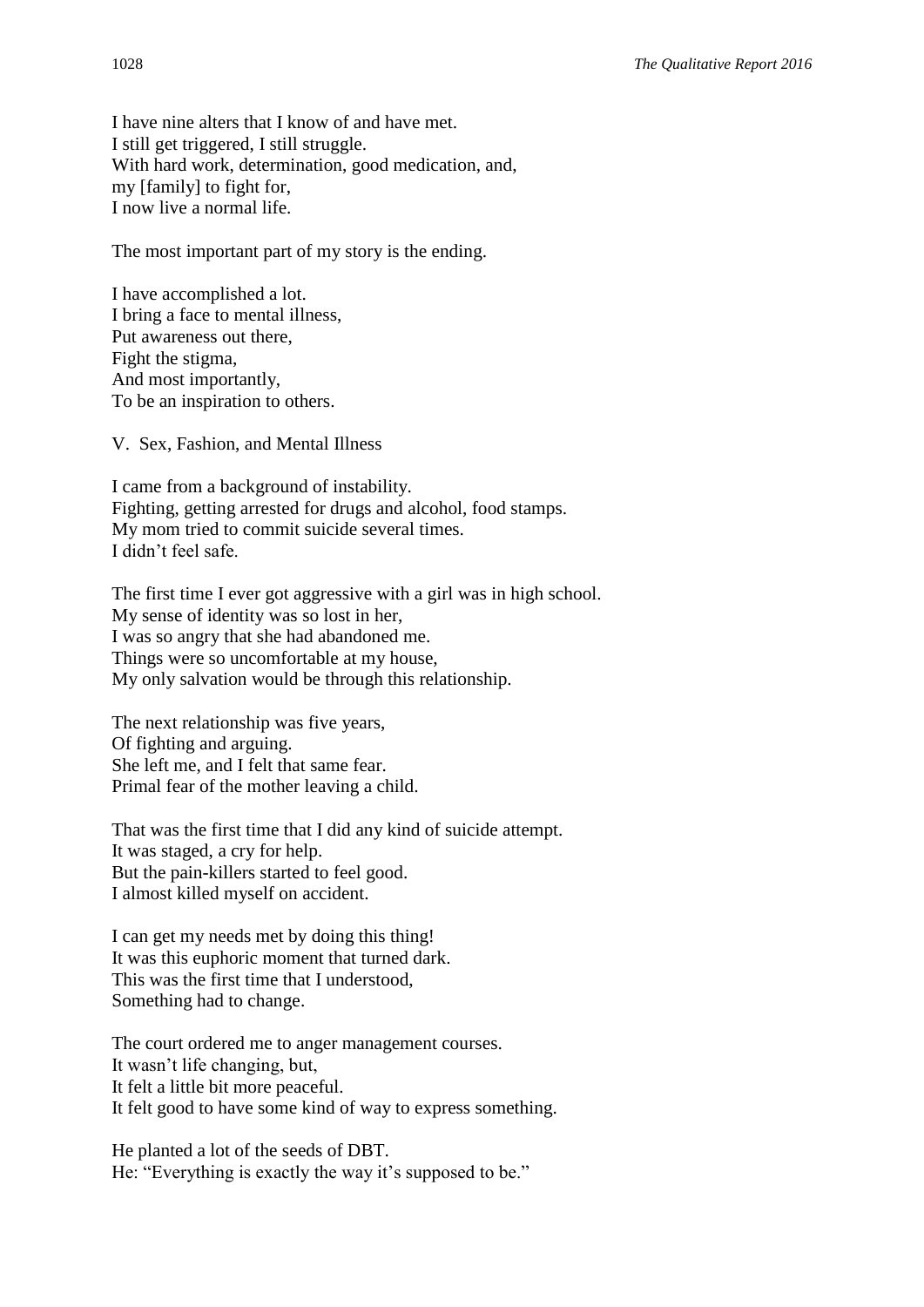And I: "I don't fucking understand what the fuck you're saying." He was doing the best he could, but I was still raging. I started cutting during that time.

Every time something bad happened I would research, Trying to figure out how I could fix myself. That's when I came across something about BPD. Shit. This is who I am? Great. It wasn't very validating for me at the time, But there's truth to it.

And then I got into a dark place again. I didn't eat for a couple weeks. All this trauma started coming out, It was the lowest point.

I found [my DBT therapist]. She was really compassionate, and, She told me to eat a sandwich. It was clear that [she] was the teacher.

I was very open-minded going in. I made progress, I started feeling like nothing was really happening anymore… And then [my current girlfriend] enters the picture. [She] has been an amazing mirror for me.

I would write down the triggers, Trying to figure out what was causing these rage episodes. I studied myself like a lab rat, and eventually, There's a list! There's a pattern. It feels conquerable!

Exposure therapy helped, but there were still these things. That's when I started experimenting with psychedelics. It takes you to a place of pure stillness. No being, no non-being. It wasn't a magic bullet, I was still using skills.

I remember one time, I realized I was sexually abused, But I moved through it. I remember the teaching, "Face the demon and sit with it." And I remember going, "Here I am."

[My DBT therapist] took me up to where she could, but there was another journey I had to walk, with a different teacher. With the Universe.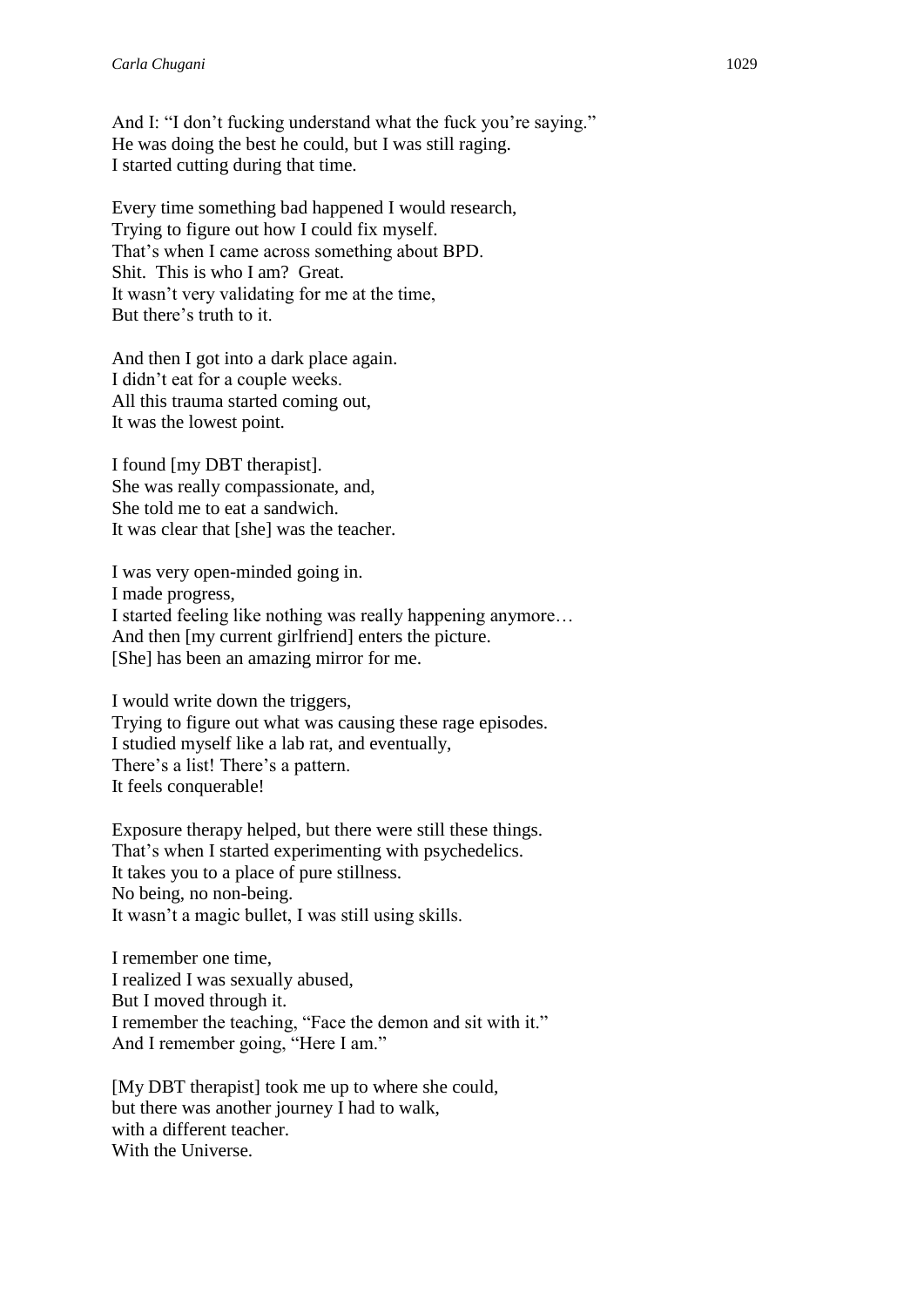VI. The Dinner Party<sup>1</sup>

My parents weren't really equipped to be parents. My mom was incredibly volatile. She would go in the bathroom, And narrate the fact that she was killing herself.

I got picked on a lot. I think I used to cut myself a lot. And then I would not eat for a while.

In high school, I started expressing myself more. They would have that suicide checklist, All of a sudden, the tone would change. I was pretty good at knowing how far to go with what I was saying.

Initially, I was okay in college. And I started going to see a therapist there. I was so anxious all the time, I think it came off as jittery and happy, Like I couldn't stay in my skin. I wanted to get out of the situation.

Things started getting really out of control. I wasn't sleeping; my emotions would flip really rapidly. I used to think about suicide a lot, And it would just completely short-circuit all of that emotion. I would feel fine afterwards.

I accepted that I was going to kill myself at some point, And I have never felt *so much ecstasy* in my entire life. It was incredibly hard to hear, "I don't know how I can help you." So I ended up going to the hospital. It made things a lot worse. The therapy was incredibly condescending. No one listens to you if you're crazy.

Initially [DBT] was kind of rough. I honestly couldn't conceive of going to therapy for that long. I'm desperate and you're giving me homework?

I was just a mess. I was getting hospitalized all the time, Yet I was still exceling in my classes.

I still had that illusion that everything was going well.

**.** 

<sup>&</sup>lt;sup>1</sup> This title is a reference to the 1962 surrealist film, "The Exterminating Angel," in which several wealthy guests become unable to leave a dinner party at the end of the evening, resulting in increasingly bizarre occurrences.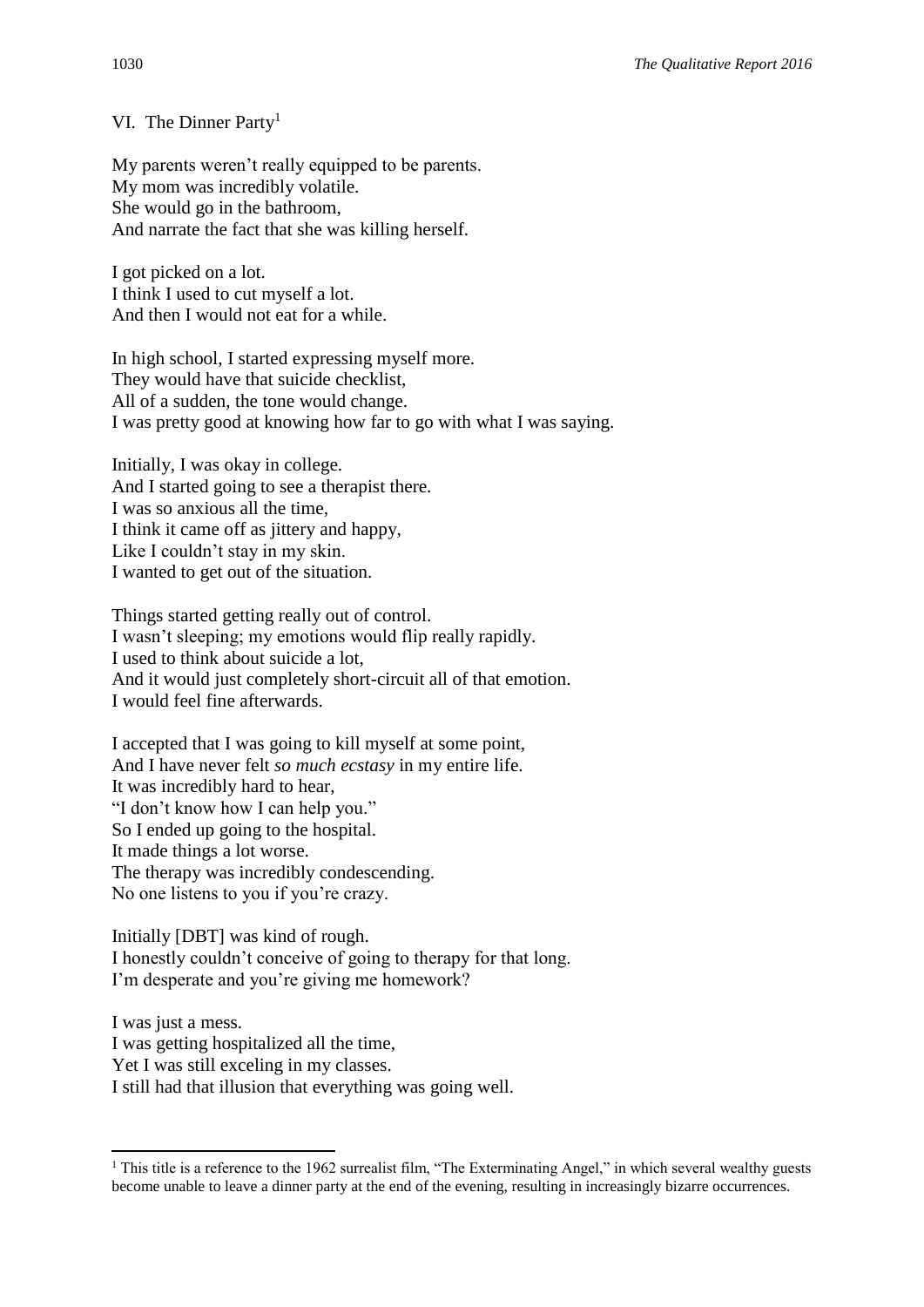We talked about the life worth living. It was beyond my comprehension, Because my brain had been so inundated with the thought - I just really want to die. I just really don't want to feel.

So I finished DBT, And I was actually more of a mess. And then I decided, I'm going to volunteer for six months.

I remember feeling really lonely and just dealing – It made me deal with my stuff on my own. I actually used DBT quite a bit.

Eventually, therapy became this crutch. I was too scared to do it on my own. What I did was not recommendable, But for me, it was necessary. If not, I was always going to act up to get back the support.

I had a clear point of view. This is what I want to do, And I'm going to do it no matter what. Hopefully, to get my self back.

If you were to tape a scene, And then put two different types of music to it. One is happy-go-lucky, And one from a terror film. That was my experience over all those years. I would be living in an experience, But the music to what I was seeing was very different.

#### **Discussion**

The poems presented here offer deeply personal, moving accounts of the life experiences of individuals who have recovered from BPD. Although I had originally set out to understand what the experience of BPD was, what I found was that these experiences are described in a wholly different manner from that which I had become accustomed to using in my clinical work. Specifically, what I was expecting was a great deal more discussion and description of experiences that corresponded relatively closely with the American Psychiatric Association's (APA) Diagnostic and Statistical Manual of Mental Disorders (APA, 2013) criteria for BPD. Although there were certainly references to symptoms, there was also significant attention to early childhood experiences, abuse, trauma, self-hatred, and a sense of being unheard. It appears that dialectical tension exists between the utility of viewing a disorder as a collection of symptoms (which facilitates referral for appropriate treatment) and the potential for harm (de-contextualization, stigmatization) that may come to a person when the challenges she presents with are reduced to a collection of symptoms or diagnostic criteria. In addition, the particular problems associated with BPD can make balancing this dialectic very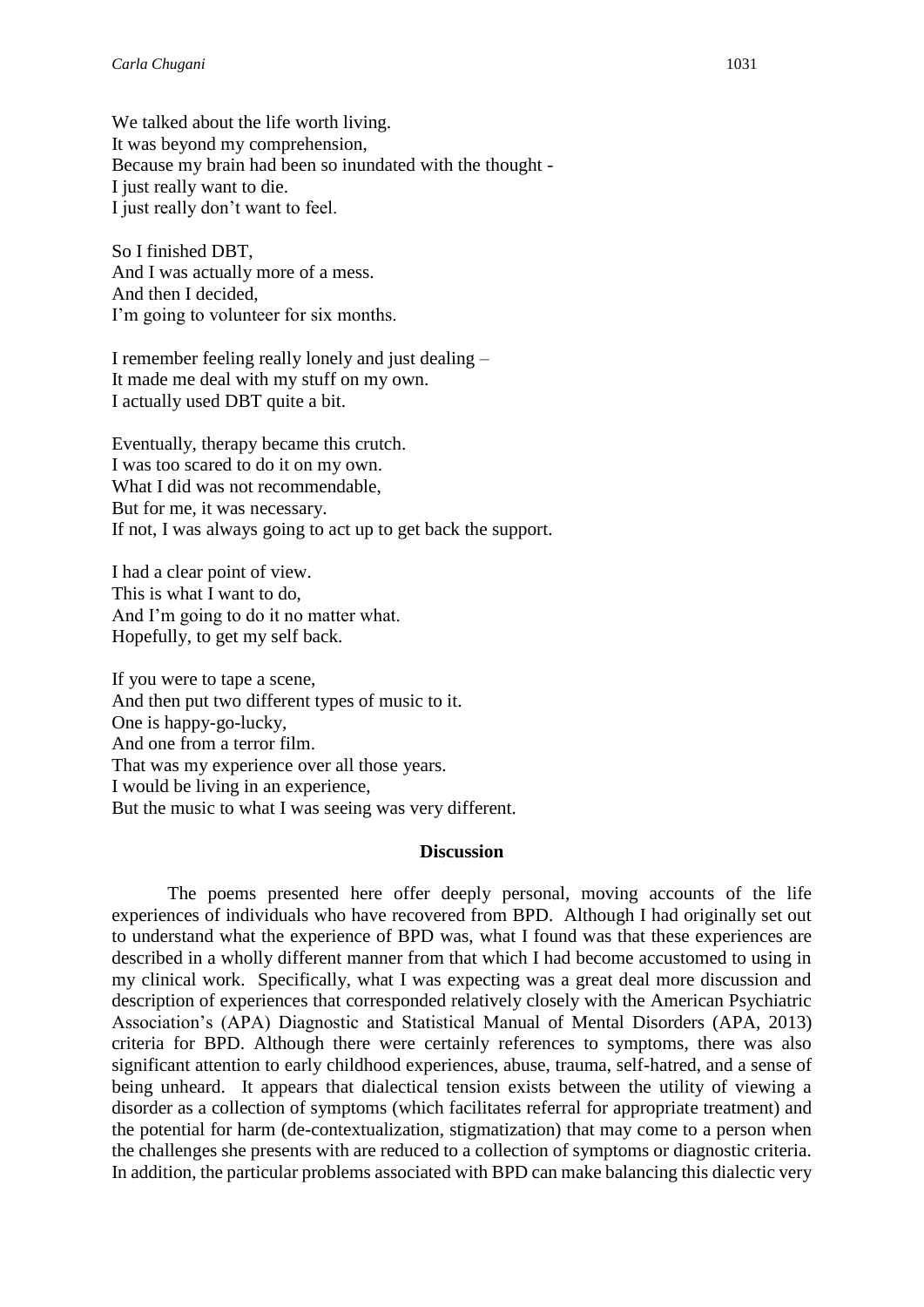difficult. For example, Aviram, Brodsky, and Stanley (2006) suggest that "because of the unpredictability of behavior and the intense range of emotion associated with BPD, it may be challenging for clinicians to maintain a view of the problems that emerge as reflecting "nature of the pathology" and not the "nature of the individual" (p. 249).

A metaphor may be useful in further illustrating the importance and process of developing contextualized understanding. In the field of classical music, teachers sometimes have the habit of assigning a very advanced student a classic, but not extremely technically challenging piece of music that the student learned at an earlier point in his or her education. The point of such an exercise is to move beyond the technical capacity to play the notes, in order to develop artistry. Similarly, Faye-Ellen Silverman (a contemporary composer and professor at Mannes College, The New School for Music, NY, NY) uses the technique of introducing very difficult pieces of music to freshman conservatory students and again, when the students reach their junior year. In discussing this method, she notes that, "some of them hated the work as freshman but understood it as juniors, so going back creates a new level of understanding" (F.-E. Silverman, personal communication, April 6, 2015). She explains that her own perspective of these pieces is also constantly evolving and that each encounter with a piece helps her to further her understanding of the piece, its details, and the composer's intentions.

In the field of counseling, understanding the client's subjective experience is regarded as one of the very first and most central tenants of the profession. Phenomenological understanding of client experiences may not always occur the first time we hear a client's story, just as playing a piece of music with true artistry does not usually happen during the student's first encounter with the piece. With regard to working with individuals with BPD, I have observed that the focus on client experiences and the willingness to hear something new in a story I may have already heard many times can sometimes be overshadowed by the need to manage crisis or protect the client's safety, as well as my own fears and insecurities about whether I will truly be able to help the client build a life worth living. It takes considerable effort for me to turn my mind back toward the tasks of listening and understanding in the face of these challenges. However, I believe that the act of returning our focus to understanding client experiences and responding with phenomenological empathy is both beginning and end. It is the primary foundation on which everything else is built, and it is a means through which we continuously develop our understanding and the artistry of helping.

As academics and educators in the helping professions, we plant the seeds of this artistry for future generations of counselors, social workers, psychologists, nurses, physicians, and many other professionals. The experiences detailed in these poems give important insight into the differing ways that BPD and treatment via a variety of interventions (e.g., hospitalization) can be experienced (sometimes quite negatively) by the individual client. It is critical that we help students develop the self-awareness and professional skills to intervene when clients are having harmful or ineffective treatment experiences due to inaccurate or ineffective formulations of presenting problems based on judgment (of the therapist or other treatment providers) rather than contextualized facts. Doing so requires the ability to look beyond stereotypes, assumptions, biases, and one's own reactions to client behavior that can be quite aversive, anxiety-provoking, and frustrating at times. It is important to encourage students to accept that we are all fallible human beings and thus, prone to moments of less compassion, less positive regard, and of lowered energy and tolerance and, to push past these moments to see individuals as they really are rather than as a diagnosis or a collection of problems to be solved. Seeing clients as they are, with all of the unique experiences that have lead them to a particular moment, facilitates not only more compassion and understanding (Linehan, 1993), but a more contextualized view of client difficulties that may reduce the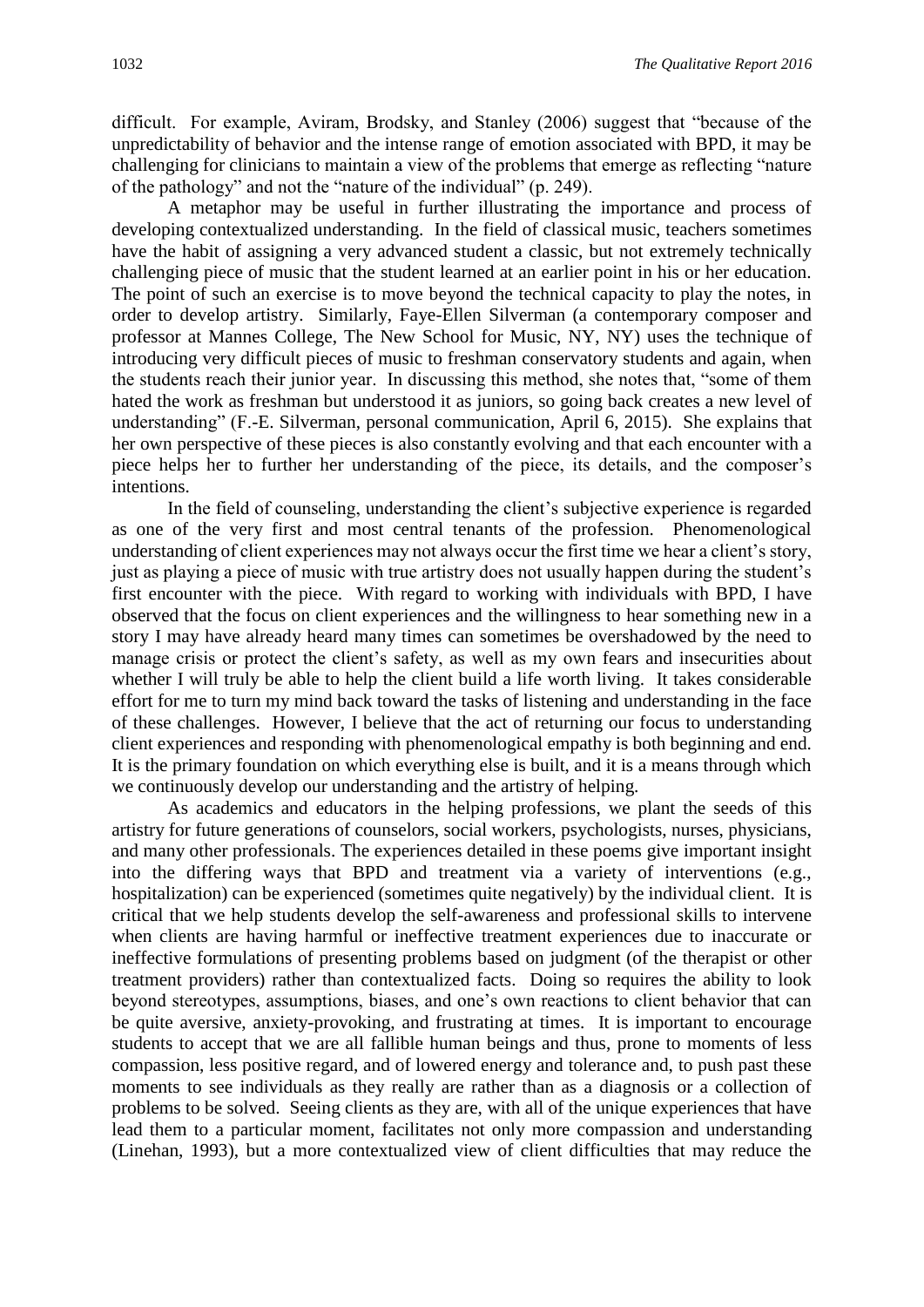negative biases and stigmatization that have been documented to occur among healthcare workers and clinicians (e.g., Millar, Gillanders, & Saleem, 2012; Markham & Trower, 2003).

It is my hope that these poems will serve, in part, as a call to mindfulness. The purpose of mindfulness is not to reach a point where we can do something perfectly – we will never understand and respond perfectly to our clients. Rather, there is great value in our moments of non-understanding because these give us the opportunity to develop awareness of those times when we are off track and have become unmindful. These poems may be used as a way for students and professionals to continue to work on the ability to become mindful of times when their compassion for BPD clients is lowered. They may also be useful as a method of assisting students and professionals in learning the value of viewing individuals and their behavior within context. Ultimately, I hope that the poems presented here will promote more awareness of the seemingly insurmountable challenges and suffering faced by those with BPD and, the incredible strength, resilience, and humanity that these individuals possess. Even when things seem hopeless, there is hope.

#### **References**

- American Psychiatric Association. (2013). *Diagnostic and statistical manual of mental*  disorders. (5<sup>th</sup> ed.). Arlington, VA: American Psychiatric Publishing.
- Aviram, R. B., Brodsky, B. S., & Stanley, B. (2006). Borderline personality disorder, stigma, and treatment implications. *Harvard Review of Psychiatry, 14*(5), 249-256.
- Bodner, E., Cohen-Fridel, S., & Iancu, I. (2010). Staff attitudes towards patients with borderline personality disorder. *Comprehensive Psychiatry, 52*, 548-555.
- Borba, C. P. C., DePadilla, L., Druss, B. G., McCarty, F. A., von Esenwein, S. A., & Sterk, C. E. (2011). A day in the life of women with a serious mental illness: A qualitative investigation. *Women's Health Issues, 21*(4), 286-292.
- Bourke, M. E., & Grenyer, B. F. S. (2010). Psychotherapists' response to borderline personality disorder: A core conflictual relationship theme analysis. *Psychotherapy Research, 20*(6), 680-691.
- Glesne, C. (1997). That rare feeling: Re-presenting research through poetic transcription. *Qualitative Inquiry, 3*(2), 202-221.
- Grbich, C. (2013). *Qualitative data analysis: An introduction* (2nd ed.). Los Angeles, CA: Sage.
- Furman, R. (2006). Poetic forms and structures in qualitative health research. *Qualitative Health Research, 16*(4), 560-566.
- Linehan, M. M. (1993). *Cognitive-behavioral treatment of borderline personality disorder.*  New York, NY: Guilford Press.
- Markham, D., & Trower, P. (2003). The effects of the psychiatric label 'borderline personality disorder' on nursing staff's perceptions and causal attributions for challenging behaviours. *British Journal of Clinical Psychology, 42,* 243-256.
- Miles, M. B., Huberman, A. M., & Saldaña, J. (2014). *Qualitative data analysis: A methods sourcebook.* Los Angeles, CA: Sage.
- Millar, H., Gillanders, D., & Saleem, J. (2012). Trying to make sense of the chaos: Clinical psychologists' experiences and perceptions of clients with borderline personality disorder. *Personality and Mental Health, 6,* 111-125.
- National Registry of Evidence-Based Programs and Practices. (2006). *Dialectical behavior therapy.* Retrieved from<http://www.nrepp.samhsa.gov/ViewIntervention.aspx?id=36>
- Nehls, N. (1998). Borderline personality disorder: Gender stereotypes, stigma, and limited system of care. *Issues in Mental Health Nursing, 19*, 97-112.
- Pelias, R. J. (2011). Writing in position: Strategies for composition and evaluation. In N. K. Denzin & Y. S. Lincoln (Eds.), *The SAGE handbook of qualitative research* (4<sup>th</sup> ed.,